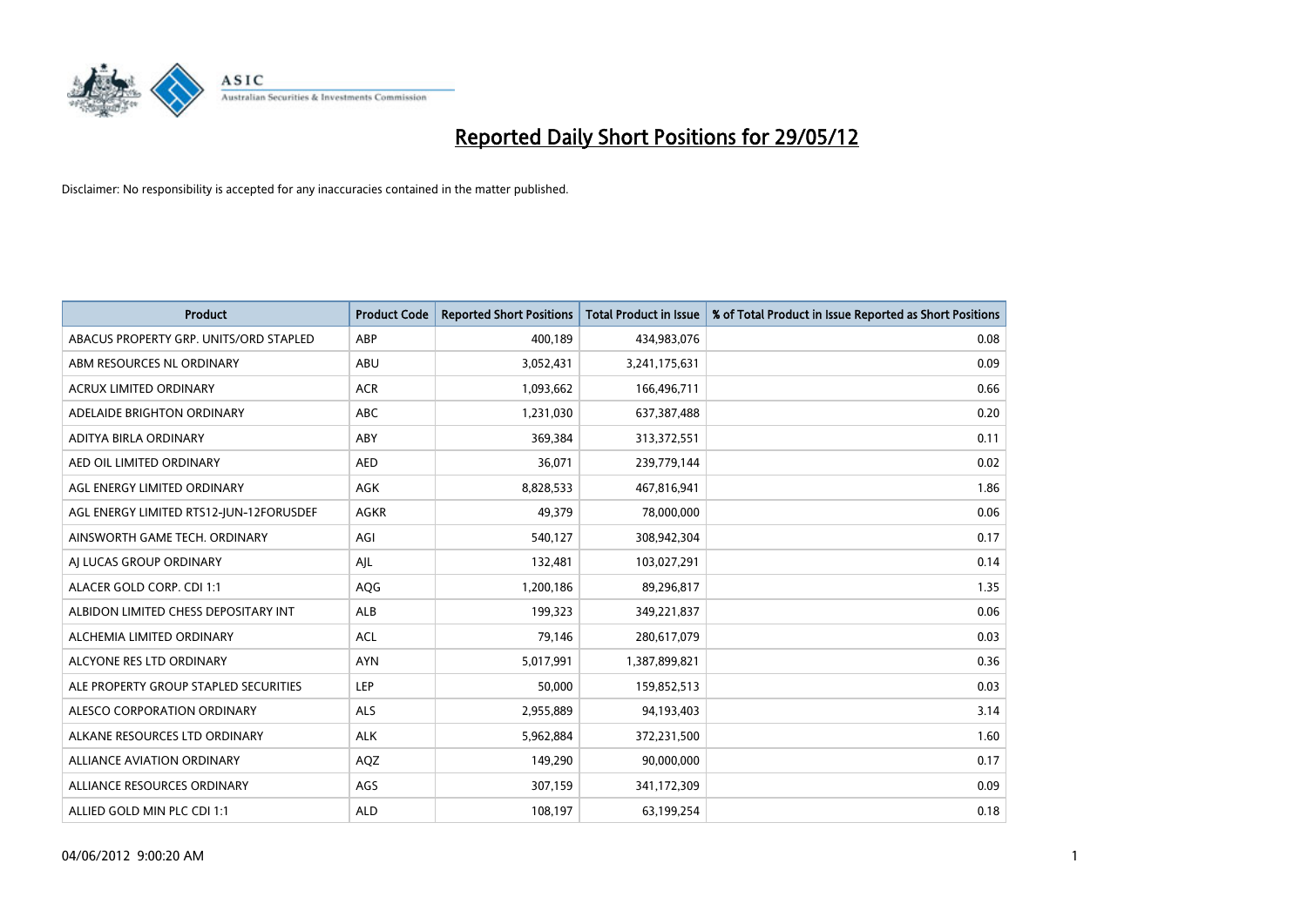

| <b>Product</b>                          | <b>Product Code</b> | <b>Reported Short Positions</b> | <b>Total Product in Issue</b> | % of Total Product in Issue Reported as Short Positions |
|-----------------------------------------|---------------------|---------------------------------|-------------------------------|---------------------------------------------------------|
| ALLIED HEALTH LTD ORDINARY              | AHZ                 | 109,920                         | 799,546,843                   | 0.01                                                    |
| ALTONA MINING LTD ORDINARY              | <b>AOH</b>          | 490,236                         | 522,091,038                   | 0.10                                                    |
| ALUMINA LIMITED ORDINARY                | <b>AWC</b>          | 92,441,725                      | 2,440,196,187                 | 3.78                                                    |
| AMALGAMATED HOLDINGS ORDINARY           | <b>AHD</b>          | 2,302                           | 157,613,022                   | 0.00                                                    |
| AMCOM TELECOMM, ORDINARY                | <b>AMM</b>          | 5,645                           | 241,491,904                   | 0.00                                                    |
| AMCOR LIMITED ORDINARY                  | <b>AMC</b>          | 5,760,973                       | 1,206,684,923                 | 0.46                                                    |
| AMP LIMITED ORDINARY                    | AMP                 | 4,157,013                       | 2,894,931,180                 | 0.13                                                    |
| AMPELLA MINING ORDINARY                 | AMX                 | 3,971,704                       | 240,600,493                   | 1.65                                                    |
| ANGLOGOLD ASHANTI CDI 5:1               | AGG                 | 1                               | 89,207,765                    | 0.00                                                    |
| ANSELL LIMITED ORDINARY                 | <b>ANN</b>          | 2,976,331                       | 130,656,668                   | 2.28                                                    |
| ANTARES ENERGY LTD ORDINARY             | AZZ                 | 402,092                         | 260,000,000                   | 0.16                                                    |
| ANZ BANKING GRP LTD ORDINARY            | ANZ                 | 12,788,997                      | 2,679,587,116                 | 0.44                                                    |
| APA GROUP STAPLED SECURITIES            | APA                 | 6,613,148                       | 644,485,583                   | 1.02                                                    |
| APN NEWS & MEDIA ORDINARY               | <b>APN</b>          | 22,641,100                      | 649,010,756                   | 3.47                                                    |
| AQUARIUS PLATINUM. ORDINARY             | AQP                 | 9,895,307                       | 470,312,578                   | 2.10                                                    |
| AQUILA RESOURCES ORDINARY               | <b>AQA</b>          | 4,651,202                       | 411,804,442                   | 1.09                                                    |
| ARAFURA RESOURCE LTD ORDINARY           | ARU                 | 10,646,379                      | 396,004,144                   | 2.65                                                    |
| ARB CORPORATION ORDINARY                | <b>ARP</b>          | 42,754                          | 72,481,302                    | 0.06                                                    |
| ARDENT LEISURE GROUP STAPLED SECURITIES | AAD                 | 325,620                         | 334,209,401                   | 0.10                                                    |
| ARISTOCRAT LEISURE ORDINARY             | ALL                 | 18,682,584                      | 550,502,889                   | 3.40                                                    |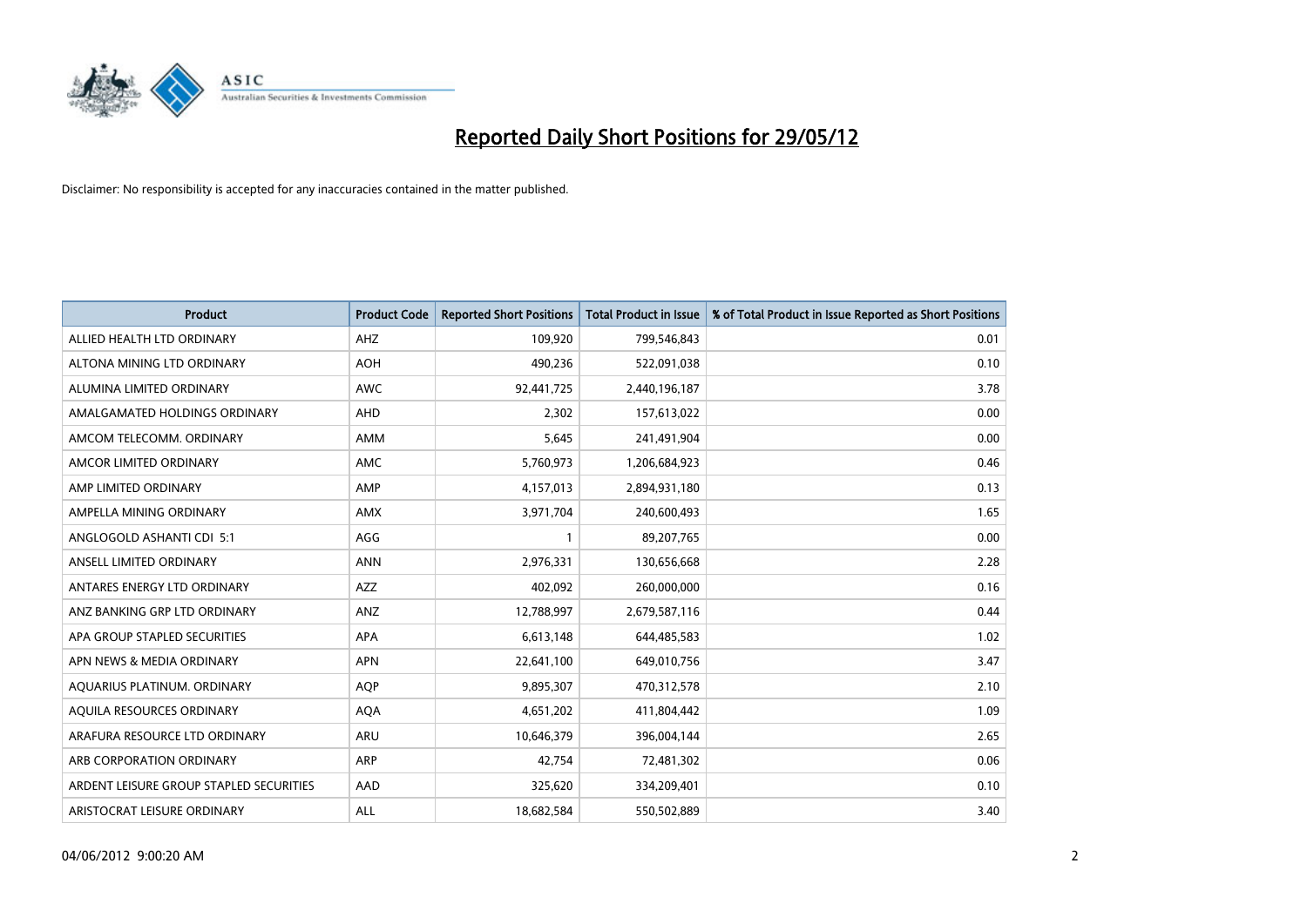

| <b>Product</b>                          | <b>Product Code</b> | <b>Reported Short Positions</b> | <b>Total Product in Issue</b> | % of Total Product in Issue Reported as Short Positions |
|-----------------------------------------|---------------------|---------------------------------|-------------------------------|---------------------------------------------------------|
| ASCIANO LIMITED ORDINARY                | <b>AIO</b>          | 2,748,846                       | 975,385,664                   | 0.27                                                    |
| ASG GROUP LIMITED ORDINARY              | ASZ                 | 228,313                         | 172,142,079                   | 0.13                                                    |
| ASPEN GROUP ORD/UNITS STAPLED           | <b>APZ</b>          | 217,161                         | 600,507,326                   | 0.03                                                    |
| ASPIRE MINING LTD ORDINARY              | <b>AKM</b>          | 1,279,435                       | 620,594,556                   | 0.20                                                    |
| ASTRO JAP PROP GROUP STAPLED SECURITIES | AJA                 | 32,300                          | 58,445,002                    | 0.05                                                    |
| ASX LIMITED ORDINARY                    | ASX                 | 3,578,573                       | 175,136,729                   | 2.03                                                    |
| ATLAS IRON LIMITED ORDINARY             | <b>AGO</b>          | 7,440,912                       | 904,580,993                   | 0.84                                                    |
| AUCKLAND INTERNATION ORDINARY           | <b>AIA</b>          | 50,000                          | 1,322,564,489                 | 0.00                                                    |
| <b>AURORA OIL &amp; GAS ORDINARY</b>    | <b>AUT</b>          | 8,187,666                       | 427,458,159                   | 1.91                                                    |
| AUSDRILL LIMITED ORDINARY               | ASL                 | 339,558                         | 304,397,289                   | 0.11                                                    |
| AUSENCO LIMITED ORDINARY                | AAX                 | 422,504                         | 123,872,665                   | 0.33                                                    |
| <b>AUSTAL LIMITED ORDINARY</b>          | ASB                 | 272,506                         | 188,193,007                   | 0.14                                                    |
| AUSTIN ENGINEERING ORDINARY             | ANG                 | 20,249                          | 72,314,403                    | 0.02                                                    |
| AUSTRALAND PROPERTY STAPLED SECURITY    | <b>ALZ</b>          | 121,411                         | 576,846,597                   | 0.02                                                    |
| AUSTRALIAN AGRICULT. ORDINARY           | AAC                 | 336,404                         | 312,905,085                   | 0.09                                                    |
| AUSTRALIAN INFRASTR. UNITS/ORDINARY     | <b>AIX</b>          | 11,948,340                      | 620,733,944                   | 1.94                                                    |
| AUSTRALIAN PHARM, ORDINARY              | API                 | 246,289                         | 488,115,883                   | 0.06                                                    |
| AUTOMOTIVE HOLDINGS ORDINARY            | <b>AHE</b>          | 6,357                           | 260,579,682                   | 0.00                                                    |
| AVIENNINGS LIMITED ORDINARY             | <b>AVI</b>          | 575,001                         | 274,588,694                   | 0.21                                                    |
| AWE LIMITED ORDINARY                    | <b>AWE</b>          | 4,006,604                       | 521,871,941                   | 0.77                                                    |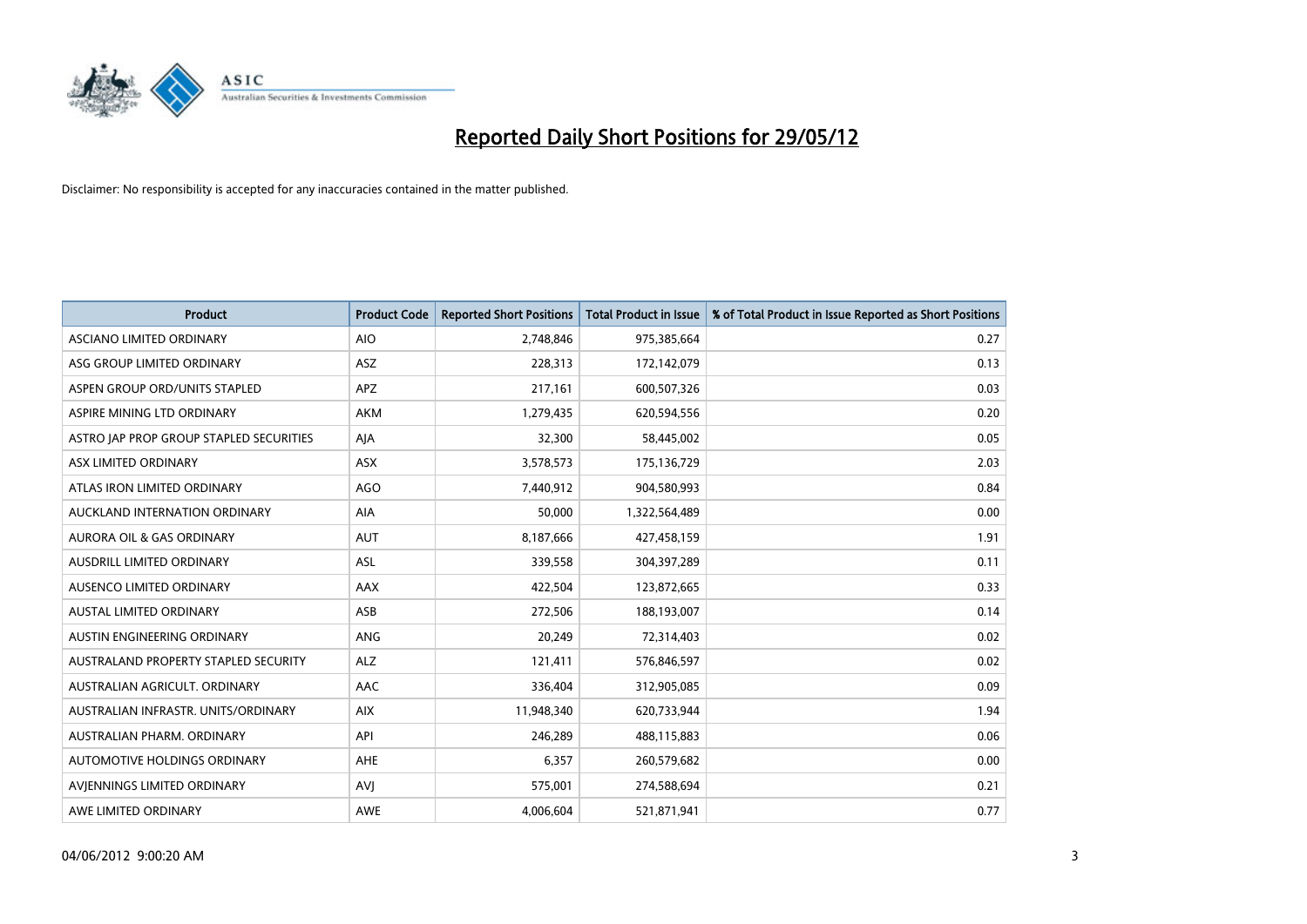

| <b>Product</b>                       | <b>Product Code</b> | <b>Reported Short Positions</b> | <b>Total Product in Issue</b> | % of Total Product in Issue Reported as Short Positions |
|--------------------------------------|---------------------|---------------------------------|-------------------------------|---------------------------------------------------------|
| AZIMUTH RES LTD ORDINARY             | <b>AZH</b>          | 406,511                         | 401,368,304                   | 0.10                                                    |
| AZUMAH RESOURCES ORDINARY            | <b>AZM</b>          | 743,919                         | 333,614,096                   | 0.22                                                    |
| <b>BANDANNA ENERGY ORDINARY</b>      | <b>BND</b>          | 3,514,890                       | 528,481,199                   | 0.65                                                    |
| BANK OF QUEENSLAND. ORDINARY         | <b>BOQ</b>          | 8,878,330                       | 304,034,664                   | 2.93                                                    |
| <b>BANNERMAN RESOURCES ORDINARY</b>  | <b>BMN</b>          | 58,118                          | 299,538,975                   | 0.02                                                    |
| <b>BASE RES LIMITED ORDINARY</b>     | <b>BSE</b>          | 754,626                         | 460,440,029                   | 0.17                                                    |
| <b>BATHURST RESOURCES ORDINARY</b>   | <b>BTU</b>          | 31,828,588                      | 695,747,997                   | 4.56                                                    |
| BC IRON LIMITED ORDINARY             | <b>BCI</b>          | 308,154                         | 103,861,000                   | 0.30                                                    |
| BEACH ENERGY LIMITED ORDINARY        | <b>BPT</b>          | 24,018,812                      | 1,255,464,157                 | 1.91                                                    |
| <b>BEADELL RESOURCE LTD ORDINARY</b> | <b>BDR</b>          | 11,698,623                      | 716,004,752                   | 1.63                                                    |
| BENDIGO AND ADELAIDE ORDINARY        | <b>BEN</b>          | 4,783,290                       | 396,604,957                   | 1.20                                                    |
| BERKELEY RESOURCES ORDINARY          | <b>BKY</b>          | 949,547                         | 179,298,273                   | 0.54                                                    |
| BETASHARES ASX RES ETF UNITS         | <b>ORE</b>          | 86,062                          | 4,220,217                     | 2.04                                                    |
| <b>BHP BILLITON LIMITED ORDINARY</b> | <b>BHP</b>          | 17,665,751                      | 3,211,691,105                 | 0.54                                                    |
| <b>BILLABONG ORDINARY</b>            | <b>BBG</b>          | 24,988,441                      | 257,888,239                   | 9.69                                                    |
| <b>BIOTA HOLDINGS ORDINARY</b>       | <b>BTA</b>          | 1,462,719                       | 182,350,316                   | 0.80                                                    |
| <b>BLACKTHORN RESOURCES ORDINARY</b> | <b>BTR</b>          | 23,095                          | 127,818,000                   | 0.02                                                    |
| BLUESCOPE STEEL LTD ORDINARY         | <b>BSL</b>          | 46,767,662                      | 3,349,185,247                 | 1.42                                                    |
| <b>BOART LONGYEAR ORDINARY</b>       | <b>BLY</b>          | 5,538,019                       | 461,163,412                   | 1.20                                                    |
| <b>BOOM LOGISTICS ORDINARY</b>       | <b>BOL</b>          | 626                             | 468,663,585                   | 0.00                                                    |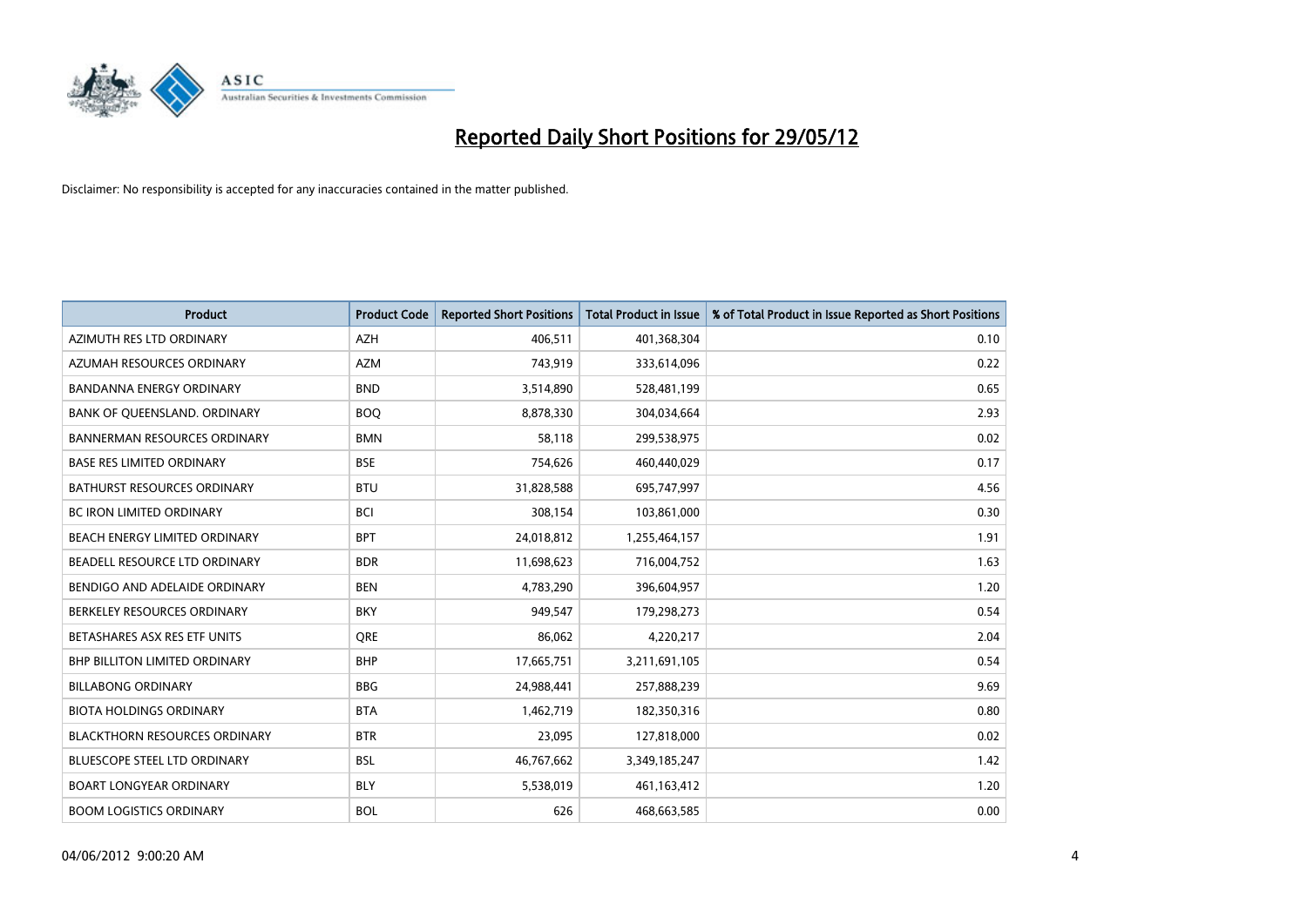

| <b>Product</b>                          | <b>Product Code</b> | <b>Reported Short Positions</b> | <b>Total Product in Issue</b> | % of Total Product in Issue Reported as Short Positions |
|-----------------------------------------|---------------------|---------------------------------|-------------------------------|---------------------------------------------------------|
| <b>BORAL LIMITED, ORDINARY</b>          | <b>BLD</b>          | 37,007,397                      | 758,572,140                   | 4.85                                                    |
| <b>BRADKEN LIMITED ORDINARY</b>         | <b>BKN</b>          | 5,984,620                       | 168,629,376                   | 3.56                                                    |
| <b>BRAMBLES LIMITED ORDINARY</b>        | <b>BXB</b>          | 10,285,878                      | 1,480,975,746                 | 0.69                                                    |
| BREVILLE GROUP LTD ORDINARY             | <b>BRG</b>          | 49,138                          | 130,095,322                   | 0.04                                                    |
| <b>BRICKWORKS LIMITED ORDINARY</b>      | <b>BKW</b>          | 25,101                          | 147,567,333                   | 0.02                                                    |
| <b>BROCKMAN RESOURCES ORDINARY</b>      | <b>BRM</b>          | 2,809                           | 145,053,151                   | 0.00                                                    |
| BT INVESTMENT MNGMNT ORDINARY           | <b>BTT</b>          | 192,957                         | 267,906,977                   | 0.07                                                    |
| <b>BURU ENERGY ORDINARY</b>             | <b>BRU</b>          | 10,115,015                      | 234,340,477                   | 4.31                                                    |
| <b>BWP TRUST ORDINARY UNITS</b>         | <b>BWP</b>          | 386,244                         | 525,255,093                   | 0.06                                                    |
| <b>CABCHARGE AUSTRALIA ORDINARY</b>     | CAB                 | 504,294                         | 120,437,014                   | 0.42                                                    |
| CALTEX AUSTRALIA ORDINARY               | <b>CTX</b>          | 7,367,145                       | 270,000,000                   | 2.71                                                    |
| <b>CAMPBELL BROTHERS ORDINARY</b>       | <b>CPB</b>          | 1,305,212                       | 67,503,411                    | 1.96                                                    |
| CAPE LAMBERT RES LTD ORDINARY           | <b>CFE</b>          | 388,759                         | 689,108,792                   | 0.05                                                    |
| CARABELLA RES LTD ORDINARY              | <b>CLR</b>          | 266,182                         | 133,642,797                   | 0.21                                                    |
| <b>CARBON ENERGY ORDINARY</b>           | <b>CNX</b>          | 77,039                          | 772,586,709                   | 0.01                                                    |
| CARDNO LIMITED ORDINARY                 | CDD                 | 231,877                         | 138,103,523                   | 0.16                                                    |
| CARNARVON PETROLEUM ORDINARY            | <b>CVN</b>          | 99,527                          | 694,644,634                   | 0.02                                                    |
| CARSALES.COM LTD ORDINARY               | <b>CRZ</b>          | 27,135,451                      | 233,689,223                   | 11.60                                                   |
| <b>CASH CONVERTERS ORDINARY</b>         | CCV                 | 569,053                         | 379,761,025                   | 0.15                                                    |
| CENTRO RETAIL AUST ORD/UNIT STAPLED SEC | <b>CRF</b>          | 14,763,577                      | 1,340,723,189                 | 1.12                                                    |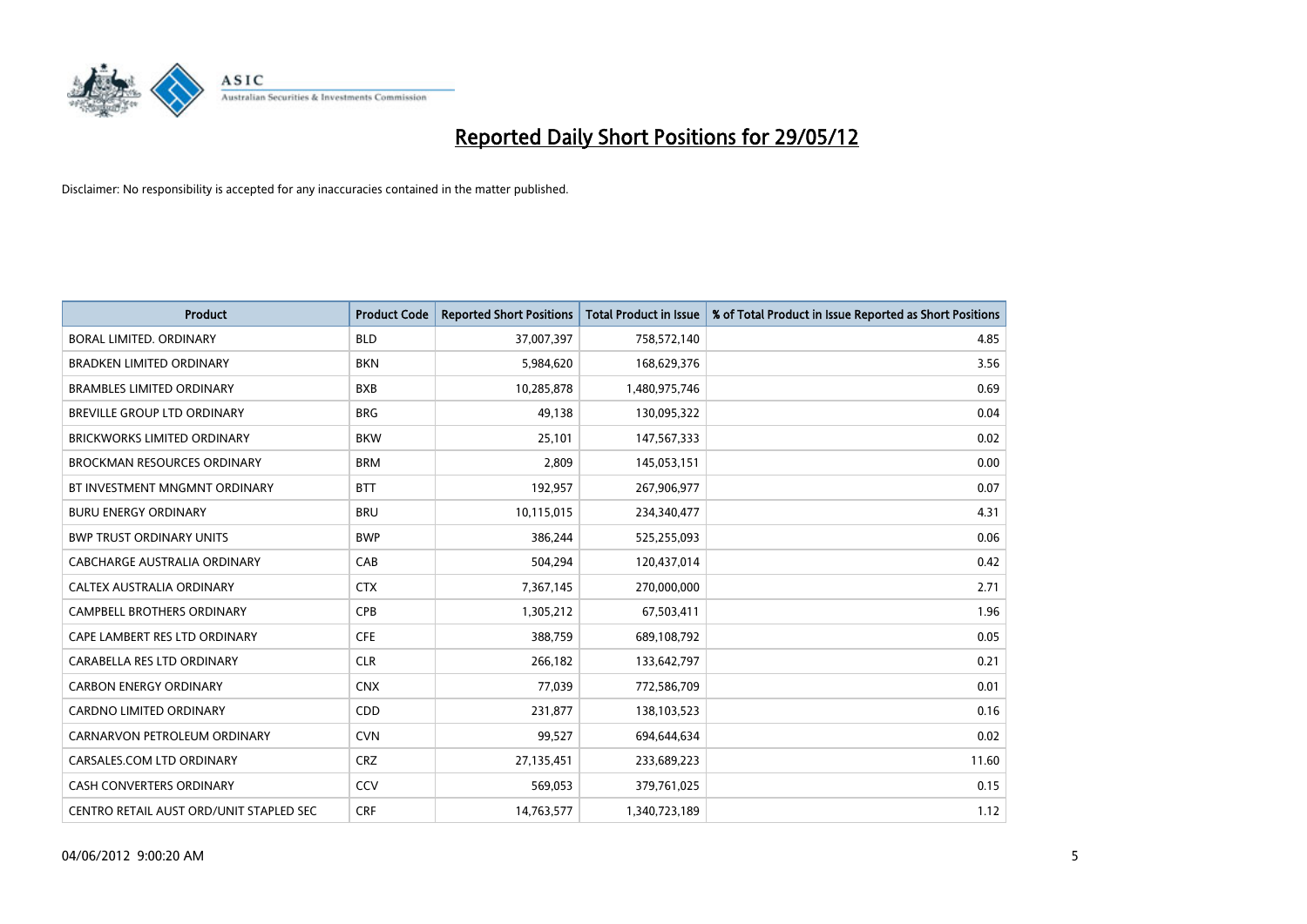

| <b>Product</b>                          | <b>Product Code</b> | <b>Reported Short Positions</b> | <b>Total Product in Issue</b> | % of Total Product in Issue Reported as Short Positions |
|-----------------------------------------|---------------------|---------------------------------|-------------------------------|---------------------------------------------------------|
| <b>CERAMIC FUEL CELLS ORDINARY</b>      | <b>CFU</b>          | 146,659                         | 1,366,298,863                 | 0.01                                                    |
| <b>CFS RETAIL PROPERTY UNITS</b>        | <b>CFX</b>          | 38,237,630                      | 2,835,288,808                 | 1.34                                                    |
| CGA MINING LIMITED ORDINARY             | CGX                 | 193,000                         | 337,725,726                   | 0.06                                                    |
| CHALLENGER DIV.PRO. STAPLED UNITS       | <b>CDI</b>          | 201,338                         | 872,296,035                   | 0.02                                                    |
| CHALLENGER INFRAST. STAPLED UNITS       | <b>CIF</b>          | 350,735                         | 316,223,785                   | 0.12                                                    |
| <b>CHALLENGER LIMITED ORDINARY</b>      | <b>CGF</b>          | 6,342,688                       | 546,347,657                   | 1.17                                                    |
| CHARTER HALL GROUP STAPLED US PROHIBIT. | <b>CHC</b>          | 102,228                         | 296,846,225                   | 0.02                                                    |
| <b>CHARTER HALL RETAIL UNITS</b>        | <b>CQR</b>          | 684,551                         | 299,628,571                   | 0.21                                                    |
| <b>CHORUS LIMITED ORDINARY</b>          | <b>CNU</b>          | 1,755,384                       | 385,082,123                   | 0.46                                                    |
| CITIGOLD CORP LTD ORDINARY              | <b>CTO</b>          | 1,355,317                       | 1,105,078,301                 | 0.12                                                    |
| <b>CLOUGH LIMITED ORDINARY</b>          | <b>CLO</b>          | 151,356                         | 773,373,357                   | 0.01                                                    |
| <b>CNPR GRP UNITS/ORD STAPLED</b>       | <b>CNP</b>          | 2,537                           | 972,414,514                   | 0.00                                                    |
| COAL OF AFRICA LTD ORDINARY             | <b>CZA</b>          | 842.165                         | 662,484,573                   | 0.12                                                    |
| <b>COALSPUR MINES LTD ORDINARY</b>      | <b>CPL</b>          | 12,122,737                      | 620,729,899                   | 1.94                                                    |
| <b>COALWORKS LIMITED ORDINARY</b>       | <b>CWK</b>          | 9,000                           | 171,618,964                   | 0.01                                                    |
| <b>COBAR CONSOLIDATED ORDINARY</b>      | CCU                 | 243,506                         | 210,101,187                   | 0.11                                                    |
| COCA-COLA AMATIL ORDINARY               | <b>CCL</b>          | 11,007,114                      | 761,319,007                   | 1.43                                                    |
| COCHLEAR LIMITED ORDINARY               | <b>COH</b>          | 6,460,589                       | 56,929,432                    | 11.32                                                   |
| <b>COCKATOO COAL ORDINARY</b>           | <b>COK</b>          | 14,878,405                      | 1,016,746,908                 | 1.45                                                    |
| COFFEY INTERNATIONAL ORDINARY           | <b>COF</b>          | 256,872                         | 255,833,165                   | 0.11                                                    |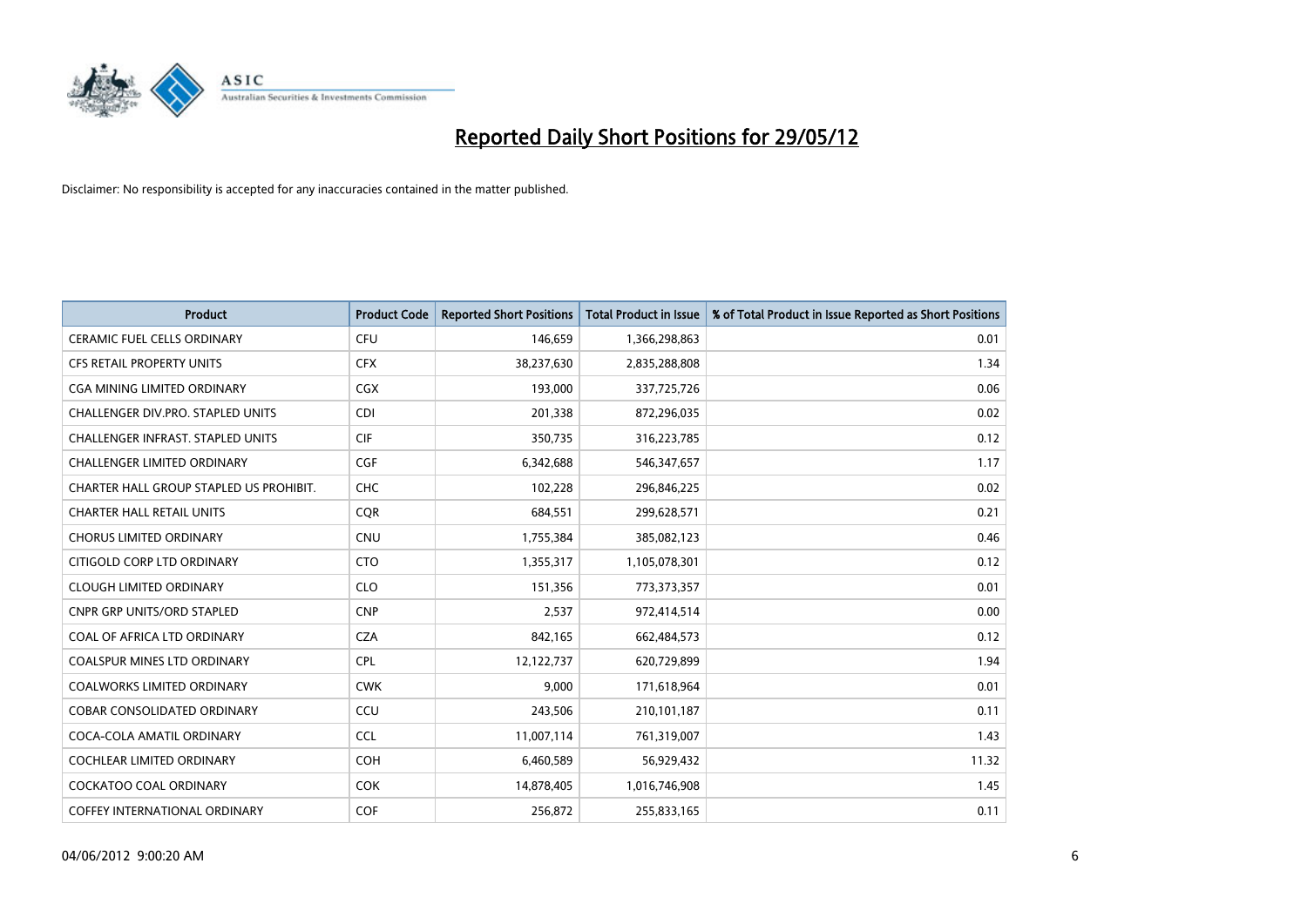

| <b>Product</b>                      | <b>Product Code</b> | <b>Reported Short Positions</b> | <b>Total Product in Issue</b> | % of Total Product in Issue Reported as Short Positions |
|-------------------------------------|---------------------|---------------------------------|-------------------------------|---------------------------------------------------------|
| <b>COKAL LTD ORDINARY</b>           | <b>CKA</b>          | 62,844                          | 411,046,892                   | 0.02                                                    |
| <b>COLLINS FOODS LTD ORDINARY</b>   | <b>CKF</b>          | 36,978                          | 93,000,003                    | 0.04                                                    |
| COMMONWEALTH BANK, ORDINARY         | <b>CBA</b>          | 30,377,482                      | 1,592,154,780                 | 1.87                                                    |
| COMMONWEALTH PROP ORDINARY UNITS    | <b>CPA</b>          | 25,304,734                      | 2,347,003,413                 | 1.09                                                    |
| <b>COMPASS RESOURCES ORDINARY</b>   | <b>CMR</b>          | 7,472                           | 1,403,744,100                 | 0.00                                                    |
| COMPUTERSHARE LTD ORDINARY          | <b>CPU</b>          | 6,211,617                       | 555,664,059                   | 1.12                                                    |
| CONSOLIDATED MEDIA. ORDINARY        | <b>CMI</b>          | 1,717,718                       | 561,834,996                   | 0.30                                                    |
| CONTINENTAL COAL LTD ORDINARY       | <b>CCC</b>          | 535,875                         | 430,742,398                   | 0.12                                                    |
| <b>COOPER ENERGY LTD ORDINARY</b>   | <b>COE</b>          | 529,309                         | 292,791,528                   | 0.18                                                    |
| <b>CREDIT CORP GROUP ORDINARY</b>   | CCP                 | 47,487                          | 45,571,114                    | 0.10                                                    |
| CROMWELL PROP STAPLED SECURITIES    | <b>CMW</b>          | 4,029                           | 1,169,688,943                 | 0.00                                                    |
| <b>CROWN LIMITED ORDINARY</b>       | <b>CWN</b>          | 4,986,199                       | 728,394,185                   | 0.69                                                    |
| <b>CSG LIMITED ORDINARY</b>         | <b>CSV</b>          | 839,622                         | 282,567,499                   | 0.28                                                    |
| <b>CSL LIMITED ORDINARY</b>         | <b>CSL</b>          | 5,512,157                       | 511,658,424                   | 1.07                                                    |
| <b>CSR LIMITED ORDINARY</b>         | <b>CSR</b>          | 36,894,219                      | 506,000,315                   | 7.29                                                    |
| <b>CUDECO LIMITED ORDINARY</b>      | CDU                 | 2,438,736                       | 190,159,476                   | 1.28                                                    |
| <b>CUE ENERGY RESOURCE ORDINARY</b> | <b>CUE</b>          | 3,120,732                       | 698,119,720                   | 0.44                                                    |
| DART ENERGY LTD ORDINARY            | <b>DTE</b>          | 28,170,634                      | 736,141,536                   | 3.82                                                    |
| DAVID JONES LIMITED ORDINARY        | <b>DIS</b>          | 46,649,603                      | 528,655,600                   | 8.81                                                    |
| DECMIL GROUP LIMITED ORDINARY       | <b>DCG</b>          | 261,701                         | 166,492,757                   | 0.15                                                    |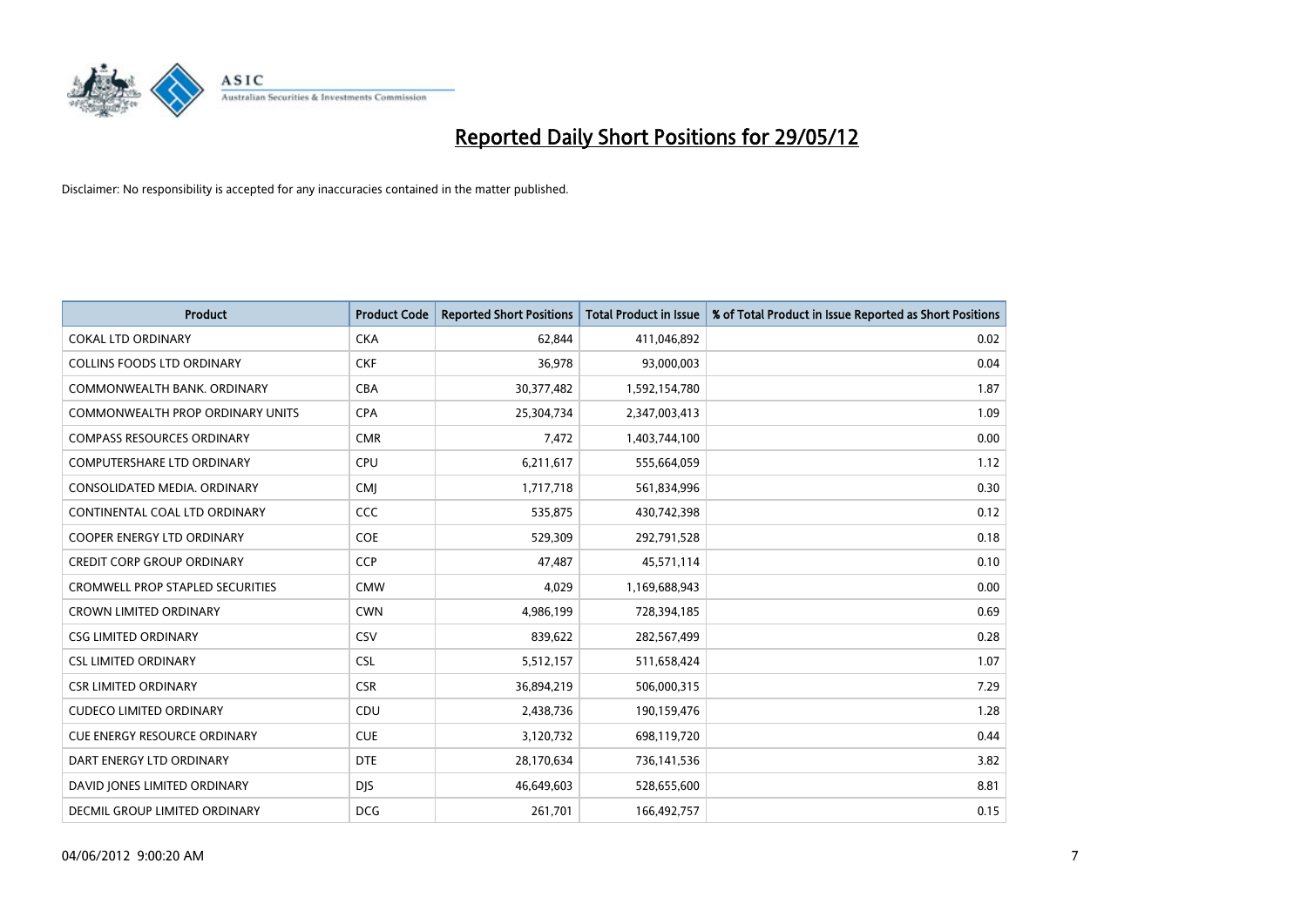

| <b>Product</b>                       | <b>Product Code</b> | <b>Reported Short Positions</b> | <b>Total Product in Issue</b> | % of Total Product in Issue Reported as Short Positions |
|--------------------------------------|---------------------|---------------------------------|-------------------------------|---------------------------------------------------------|
| DEEP YELLOW LIMITED ORDINARY         | <b>DYL</b>          | 1,288,180                       | 1,128,736,403                 | 0.11                                                    |
| DEXUS PROPERTY GROUP STAPLED UNITS   | <b>DXS</b>          | 20,423,422                      | 4,839,024,176                 | 0.42                                                    |
| DISCOVERY METALS LTD ORDINARY        | <b>DML</b>          | 8,472,196                       | 442,128,231                   | 1.91                                                    |
| DOMINO PIZZA ENTERPR ORDINARY        | <b>DMP</b>          | 809,878                         | 69,899,674                    | 1.15                                                    |
| DORAY MINERALS LTD ORDINARY          | <b>DRM</b>          | 41,765                          | 81,162,275                    | 0.05                                                    |
| DOWNER EDI LIMITED ORDINARY          | <b>DOW</b>          | 6,627,668                       | 429,100,296                   | 1.53                                                    |
| DRILLSEARCH ENERGY ORDINARY          | <b>DLS</b>          | 3,946,362                       | 337,449,196                   | 1.17                                                    |
| DUET GROUP STAPLED US PROHIBIT.      | <b>DUE</b>          | 7,736,448                       | 1,109,831,386                 | 0.71                                                    |
| DULUXGROUP LIMITED ORDINARY          | <b>DLX</b>          | 9,689,333                       | 367,456,259                   | 2.62                                                    |
| ECHO ENTERTAINMENT ORDINARY          | <b>EGP</b>          | 52,714,970                      | 688,019,737                   | 7.66                                                    |
| ELDERS LIMITED ORDINARY              | <b>ELD</b>          | 25,258,709                      | 448,598,480                   | 5.63                                                    |
| ELDORADO GOLD CORP CDI 1:1           | EAU                 | 35,029                          | 7,221,936                     | 0.50                                                    |
| ELEMENTAL MINERALS ORDINARY          | <b>ELM</b>          | 438,286                         | 243,614,280                   | 0.18                                                    |
| ELEMENTOS LIMITED ORDINARY           | <b>ELT</b>          | 16                              | 82,383,526                    | 0.00                                                    |
| <b>EMECO HOLDINGS ORDINARY</b>       | <b>EHL</b>          | 3,627,870                       | 631,237,586                   | 0.58                                                    |
| <b>ENDEAVOUR MIN CORP CDI 1:1</b>    | <b>EVR</b>          | 34,082                          | 117,139,706                   | 0.02                                                    |
| ENERGY RESOURCES ORDINARY 'A'        | ERA                 | 7,771,248                       | 517,725,062                   | 1.49                                                    |
| <b>ENERGY WORLD CORPOR. ORDINARY</b> | <b>EWC</b>          | 24,946,684                      | 1,734,166,672                 | 1.44                                                    |
| <b>ENTEK ENERGY LTD ORDINARY</b>     | ETE                 | 209,613                         | 510,657,387                   | 0.04                                                    |
| ENVESTRA LIMITED ORDINARY            | ENV                 | 14,527,207                      | 1,572,392,111                 | 0.91                                                    |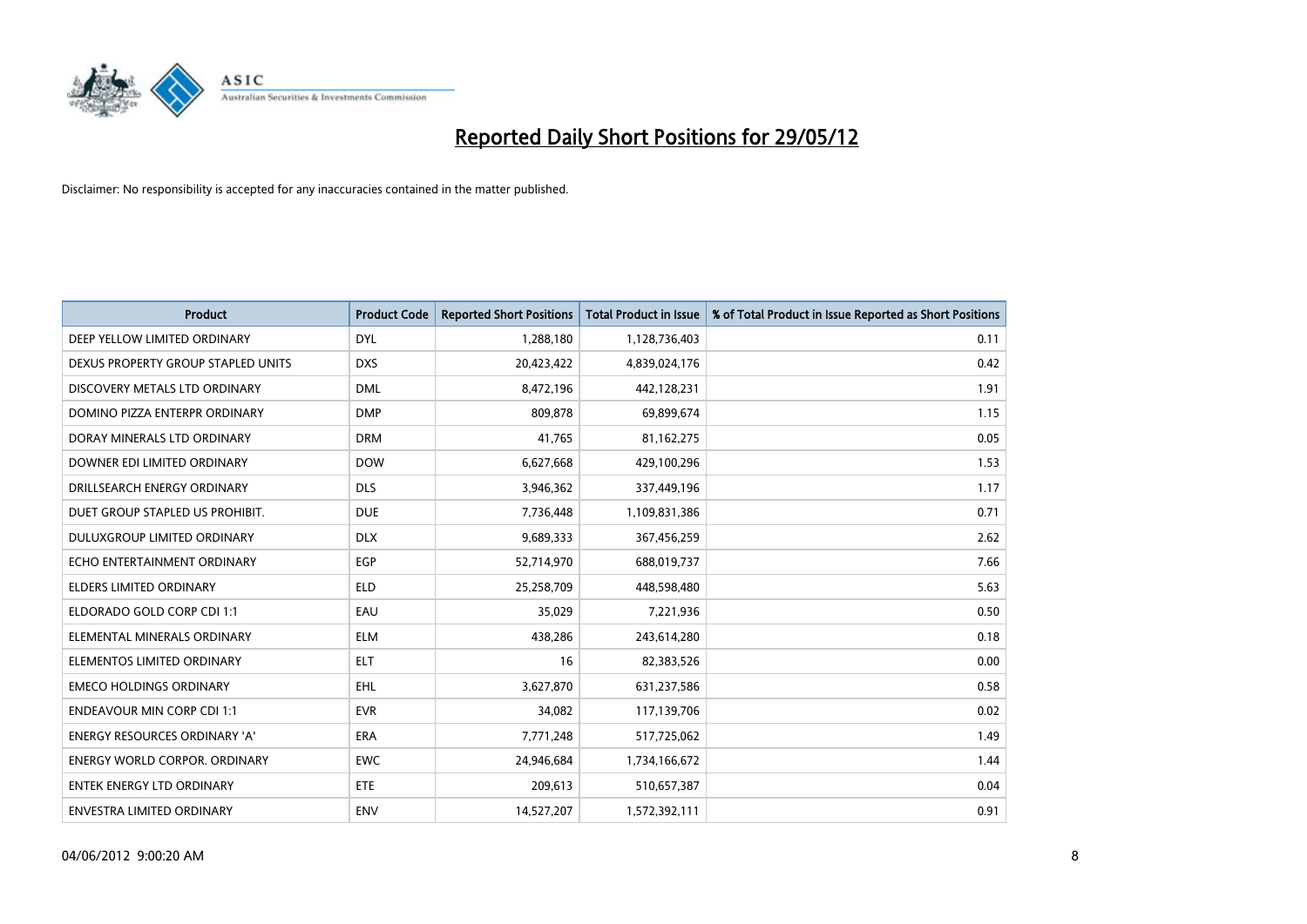

| <b>Product</b>                        | <b>Product Code</b> | <b>Reported Short Positions</b> | <b>Total Product in Issue</b> | % of Total Product in Issue Reported as Short Positions |
|---------------------------------------|---------------------|---------------------------------|-------------------------------|---------------------------------------------------------|
| EQUATORIAL RES LTD ORDINARY           | EQX                 | 157,094                         | 117,235,353                   | 0.14                                                    |
| EUREKA ENERGY LTD ORDINARY            | EKA                 | 35,000                          | 237,764,050                   | 0.01                                                    |
| EUROZ LIMITED ORDINARY                | ezl                 | 26,690                          | 143,676,898                   | 0.02                                                    |
| EVOLUTION MINING LTD ORDINARY         | <b>EVN</b>          | 2,323,361                       | 707,105,713                   | 0.32                                                    |
| <b>EXCO RESOURCES LTD ORDINARY</b>    | EXS                 | 50,060                          | 356,044,187                   | 0.01                                                    |
| FAIRFAX MEDIA LTD ORDINARY            | <b>FXI</b>          | 269,444,917                     | 2,351,955,725                 | 11.48                                                   |
| <b>FAR LTD ORDINARY</b>               | <b>FAR</b>          | 22,194,079                      | 2,499,846,742                 | 0.89                                                    |
| FISHER & PAYKEL H. ORDINARY           | <b>FPH</b>          | 7,000                           | 530,053,399                   | 0.00                                                    |
| FKP PROPERTY GROUP STAPLED SECURITIES | <b>FKP</b>          | 30,001,176                      | 1,211,033,858                 | 2.46                                                    |
| FLEETWOOD CORP ORDINARY               | <b>FWD</b>          | 141,556                         | 59,217,793                    | 0.24                                                    |
| FLETCHER BUILDING ORDINARY            | <b>FBU</b>          | 10,782,012                      | 682,866,936                   | 1.57                                                    |
| FLEXIGROUP LIMITED ORDINARY           | <b>FXL</b>          | 154,716                         | 279,911,147                   | 0.04                                                    |
| FLIGHT CENTRE ORDINARY                | <b>FLT</b>          | 11,708,664                      | 100,031,742                   | 11.70                                                   |
| FLINDERS MINES LTD ORDINARY           | <b>FMS</b>          | 1,356,254                       | 1,821,300,404                 | 0.08                                                    |
| <b>FOCUS MINERALS LTD ORDINARY</b>    | <b>FML</b>          | 619,974                         | 4,320,773,701                 | 0.01                                                    |
| <b>FORGE GROUP LIMITED ORDINARY</b>   | FGE                 | 348,180                         | 86,169,014                    | 0.39                                                    |
| FORTESCUE METALS GRP ORDINARY         | <b>FMG</b>          | 135,567,095                     | 3,113,798,659                 | 4.37                                                    |
| <b>G.U.D. HOLDINGS ORDINARY</b>       | GUD                 | 741,219                         | 70,803,455                    | 1.05                                                    |
| <b>GALAXY RESOURCES ORDINARY</b>      | <b>GXY</b>          | 7,106,804                       | 363,775,852                   | 1.94                                                    |
| <b>GEODYNAMICS LIMITED ORDINARY</b>   | GDY                 | 850                             | 406,452,608                   | 0.00                                                    |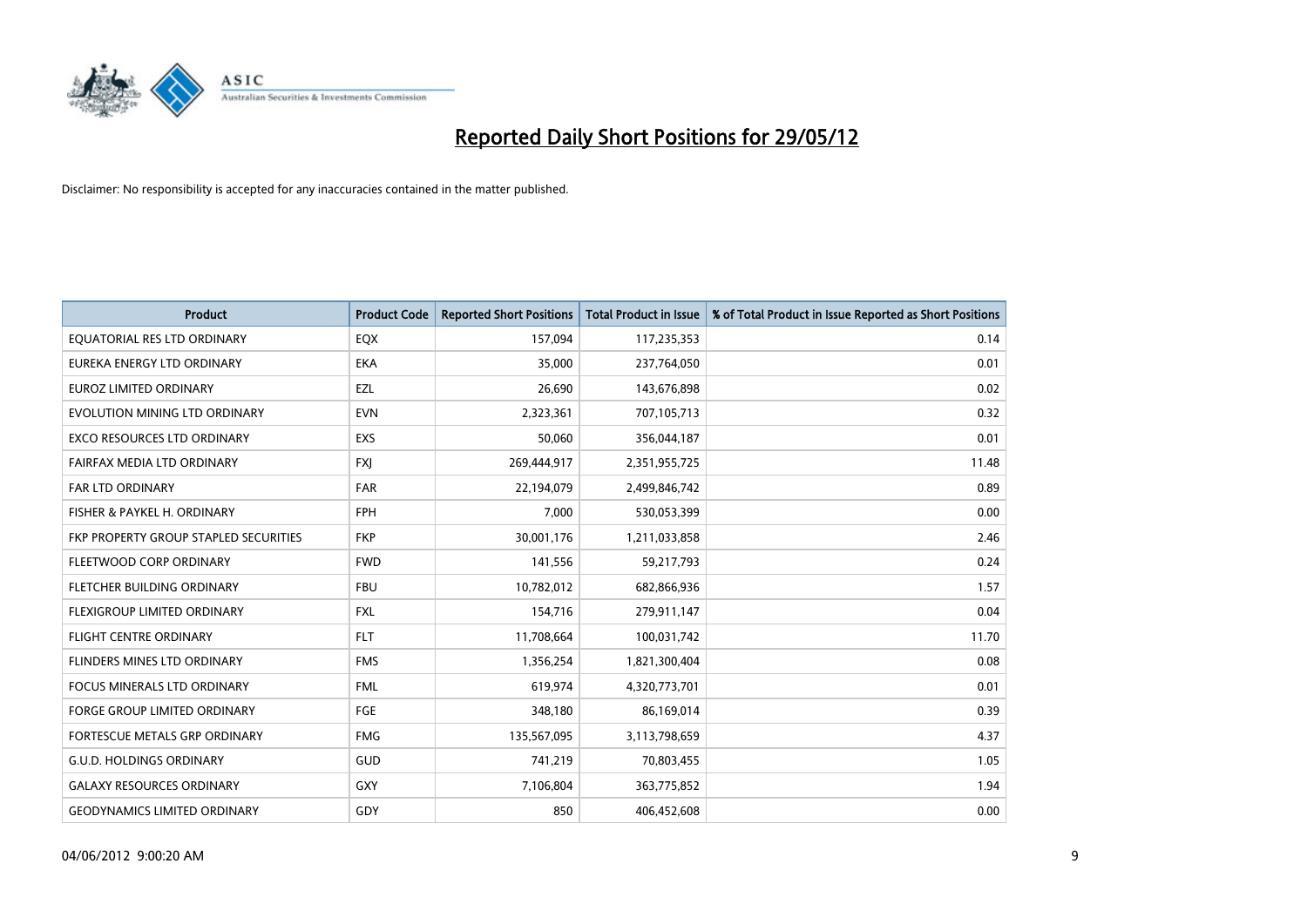

| <b>Product</b>                                   | <b>Product Code</b> | <b>Reported Short Positions</b> | <b>Total Product in Issue</b> | % of Total Product in Issue Reported as Short Positions |
|--------------------------------------------------|---------------------|---------------------------------|-------------------------------|---------------------------------------------------------|
| <b>GINDALBIE METALS LTD ORDINARY</b>             | GBG                 | 35,303,796                      | 1,247,487,454                 | 2.81                                                    |
| <b>GLOBAL CONSTRUCTION ORDINARY</b>              | GCS                 | 50,000                          | 116,464,741                   | 0.04                                                    |
| <b>GLOUCESTER COAL ORDINARY</b>                  | <b>GCL</b>          | 1,170,499                       | 202,905,967                   | 0.56                                                    |
| <b>GOLD ROAD RES LTD ORDINARY</b>                | GOR                 | 241,399                         | 389,975,665                   | 0.07                                                    |
| <b>GOLDFIELDS MONEY ORDINARY</b>                 | <b>GMY</b>          | 5,000                           | 15,666,829                    | 0.03                                                    |
| <b>GOODMAN FIELDER, ORDINARY</b>                 | GFF                 | 37,965,750                      | 1,955,559,207                 | 1.94                                                    |
| <b>GOODMAN GROUP STAPLED US PROHIBIT.</b>        | <b>GMG</b>          | 12,767,854                      | 1,549,551,920                 | 0.81                                                    |
| <b>GPT GROUP STAPLED SEC.</b>                    | GPT                 | 13,583,405                      | 1,787,243,710                 | 0.76                                                    |
| <b>GRAINCORP LIMITED A CLASS ORDINARY</b>        | <b>GNC</b>          | 796,259                         | 198,318,900                   | 0.40                                                    |
| <b>GRANGE RESOURCES, ORDINARY</b>                | <b>GRR</b>          | 1,590,012                       | 1,154,766,592                 | 0.13                                                    |
| <b>GREENLAND MIN EN LTD ORDINARY</b>             | GGG                 | 3,985,393                       | 416,390,488                   | 0.95                                                    |
| <b>GROWTHPOINT PROPERTY ORD/UNIT STAPLED SEC</b> | GOZ                 | 124,754                         | 291,904,374                   | 0.05                                                    |
| <b>GRYPHON MINERALS LTD ORDINARY</b>             | GRY                 | 7,974,650                       | 348,264,983                   | 2.27                                                    |
| <b>GUILDFORD COAL LTD ORDINARY</b>               | <b>GUF</b>          | 1,661,048                       | 276,867,530                   | 0.61                                                    |
| <b>GUINNESS PEAT GROUP. CDI 1:1</b>              | <b>GPG</b>          | 15,000                          | 250,584,860                   | 0.01                                                    |
| <b>GUIARAT NRE COAL LTD ORDINARY</b>             | <b>GNM</b>          | 667,051                         | 993,137,858                   | 0.07                                                    |
| <b>GUNNS LIMITED ORDINARY</b>                    | <b>GNS</b>          | 75,481,203                      | 848,401,559                   | 8.89                                                    |
| <b>GWA GROUP LTD ORDINARY</b>                    | <b>GWA</b>          | 17,206,537                      | 302,005,514                   | 5.71                                                    |
| <b>HARVEY NORMAN ORDINARY</b>                    | <b>HVN</b>          | 94,109,184                      | 1,062,316,784                 | 8.83                                                    |
| HASTIE GROUP LIMITED ORDINARY                    | <b>HST</b>          | 233,914                         | 137,353,504                   | 0.17                                                    |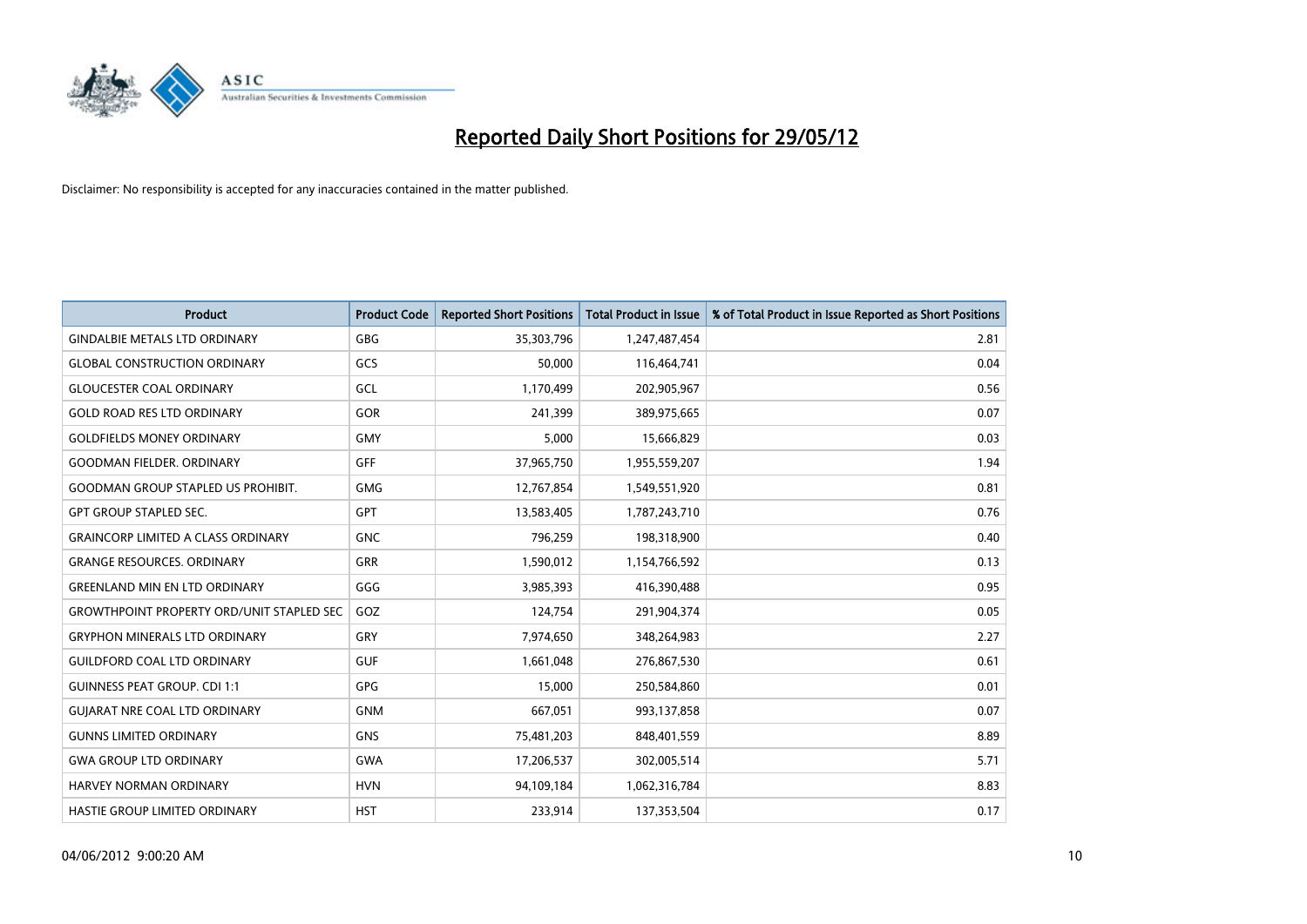

| <b>Product</b>                           | <b>Product Code</b> | <b>Reported Short Positions</b> | <b>Total Product in Issue</b> | % of Total Product in Issue Reported as Short Positions |
|------------------------------------------|---------------------|---------------------------------|-------------------------------|---------------------------------------------------------|
| HASTINGS DIVERSIFIED STAPLED SECURITY    | <b>HDF</b>          | 147,104                         | 530,001,072                   | 0.03                                                    |
| HAVILAH RESOURCES NL ORDINARY            | <b>HAV</b>          | 126,344                         | 101,311,223                   | 0.12                                                    |
| <b>HENDERSON GROUP CDI 1:1</b>           | HGG                 | 4,627,885                       | 679,989,580                   | 0.69                                                    |
| HFA HOLDINGS LIMITED ORDINARY            | <b>HFA</b>          | 3,809                           | 117,332,831                   | 0.00                                                    |
| <b>HIGHLANDS PACIFIC ORDINARY</b>        | <b>HIG</b>          | 68,520                          | 686,202,481                   | 0.01                                                    |
| HILLGROVE RES LTD ORDINARY               | <b>HGO</b>          | 3,088,584                       | 793,698,575                   | 0.40                                                    |
| HILLS HOLDINGS LTD ORDINARY              | <b>HIL</b>          | 2,891,022                       | 246,500,444                   | 1.16                                                    |
| HORIZON OIL LIMITED ORDINARY             | <b>HZN</b>          | 26,747,883                      | 1,130,811,515                 | 2.36                                                    |
| <b>ICON ENERGY LIMITED ORDINARY</b>      | <b>ICN</b>          | 6,415                           | 469,301,394                   | 0.00                                                    |
| <b>IINET LIMITED ORDINARY</b>            | <b>IIN</b>          | 123,917                         | 160,968,847                   | 0.07                                                    |
| ILUKA RESOURCES ORDINARY                 | ILU                 | 37,466,989                      | 418,700,517                   | 8.93                                                    |
| <b>IMDEX LIMITED ORDINARY</b>            | <b>IMD</b>          | 567,413                         | 208,250,426                   | 0.29                                                    |
| IMF (AUSTRALIA) LTD ORDINARY             | <b>IMF</b>          | 112,747                         | 123,828,193                   | 0.08                                                    |
| <b>INCITEC PIVOT ORDINARY</b>            | <b>IPL</b>          | 3,698,282                       | 1,628,730,107                 | 0.23                                                    |
| <b>INDEPENDENCE GROUP ORDINARY</b>       | <b>IGO</b>          | 9,733,521                       | 232,882,535                   | 4.19                                                    |
| INDOPHIL RESOURCES ORDINARY              | <b>IRN</b>          | 991,599                         | 1,203,146,194                 | 0.07                                                    |
| INDUSTREA LIMITED ORDINARY               | IDL                 | 272,210                         | 370,268,218                   | 0.08                                                    |
| <b>INFIGEN ENERGY STAPLED SECURITIES</b> | <b>IFN</b>          | 5,653,465                       | 762,265,972                   | 0.75                                                    |
| <b>INSURANCE AUSTRALIA ORDINARY</b>      | <b>IAG</b>          | 3,392,826                       | 2,079,034,021                 | 0.13                                                    |
| INTEGRA MINING LTD, ORDINARY             | <b>IGR</b>          | 3,548,763                       | 846,293,881                   | 0.42                                                    |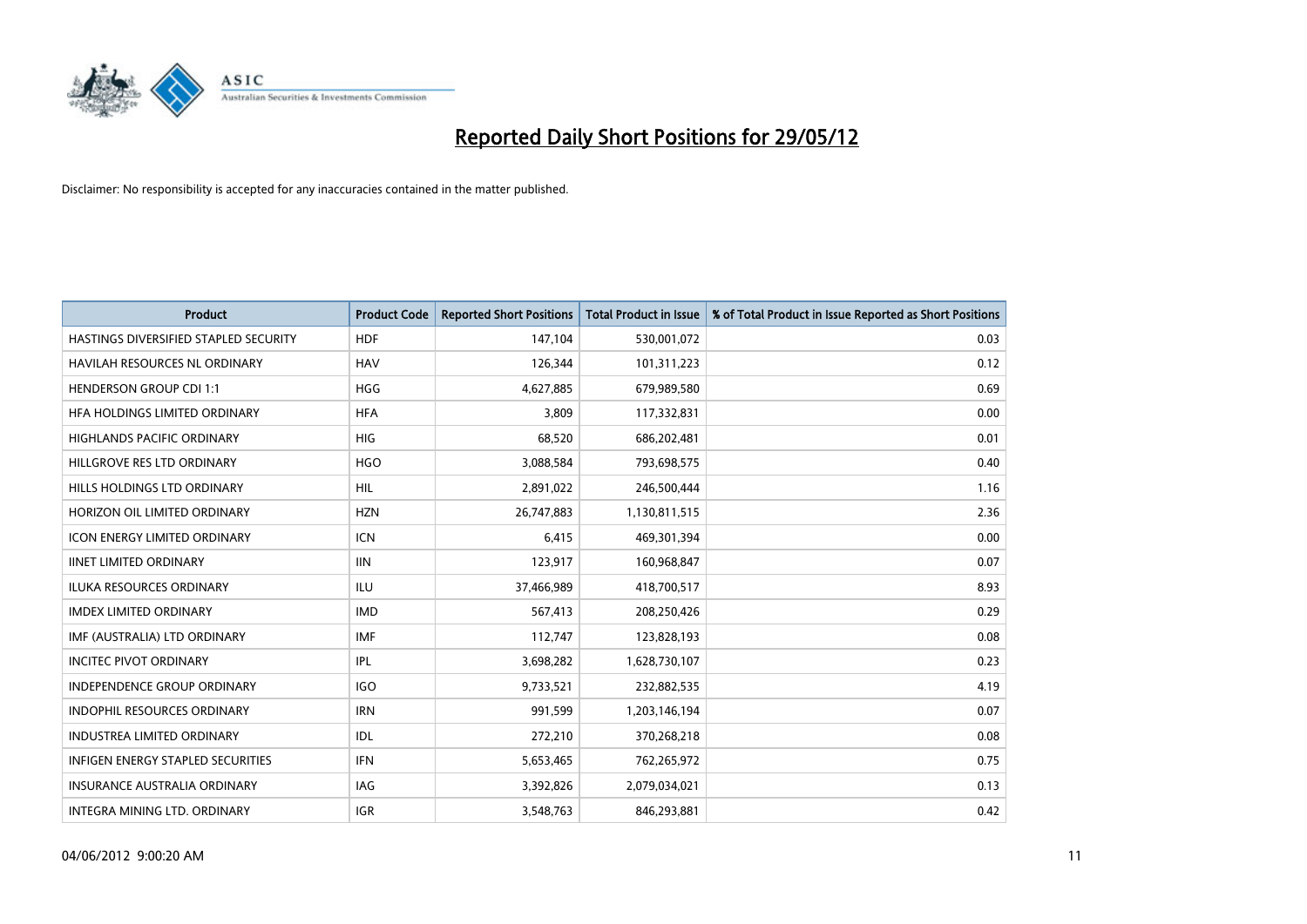

| <b>Product</b>                                | <b>Product Code</b> | <b>Reported Short Positions</b> | <b>Total Product in Issue</b> | % of Total Product in Issue Reported as Short Positions |
|-----------------------------------------------|---------------------|---------------------------------|-------------------------------|---------------------------------------------------------|
| <b>INTREPID MINES ORDINARY</b>                | IAU                 | 10,370,526                      | 525,733,428                   | 1.98                                                    |
| <b>INVESTA OFFICE FUND STAPLED SECURITIES</b> | <b>IOF</b>          | 876,860                         | 614,047,458                   | 0.14                                                    |
| <b>INVOCARE LIMITED ORDINARY</b>              | IVC                 | 3,250,095                       | 110,030,298                   | 2.96                                                    |
| ION LIMITED ORDINARY                          | <b>ION</b>          | 164,453                         | 256,365,105                   | 0.06                                                    |
| <b>IOOF HOLDINGS LTD ORDINARY</b>             | IFL                 | 565,626                         | 229,794,395                   | 0.24                                                    |
| <b>IPROPERTY GROUP LTD ORDINARY</b>           | <b>IPP</b>          | 250,000                         | 169,662,302                   | 0.15                                                    |
| <b>IRESS LIMITED ORDINARY</b>                 | <b>IRE</b>          | 2,839,422                       | 127,036,010                   | 2.22                                                    |
| <b>IRON ORE HOLDINGS ORDINARY</b>             | <b>IOH</b>          | 78,338                          | 165,862,170                   | 0.04                                                    |
| ISHARES MSCI AUS 200 ISHARES MSCI AUS 200     | <b>IOZ</b>          | 38,645                          | 4,352,373                     | 0.89                                                    |
| ISHARES MSCI S KOREA CDI 1:1                  | <b>IKO</b>          | 12,721                          | 51,900,000                    | 0.02                                                    |
| <b>ISHARES MSCI TAIWAN CDI 1:1</b>            | <b>ITW</b>          | 12,689                          | 184,400,000                   | 0.01                                                    |
| <b>ISHARES S&amp;P EU 350 CDI 1:1</b>         | IEU                 | 912                             | 50,800,000                    | 0.00                                                    |
| ISHARES S&P HIGH DIV ISHARES S&P HIGH DIV     | <b>IHD</b>          | 99.096                          | 2,903,027                     | 3.41                                                    |
| ISHARES SMALL ORDS ISHARES SMALL ORDS         | <b>ISO</b>          | 564,043                         | 5,703,165                     | 9.89                                                    |
| <b>IVANHOE AUSTRALIA ORDINARY</b>             | <b>IVA</b>          | 3,649,932                       | 553,921,745                   | 0.65                                                    |
| JAMES HARDIE INDUST CHESS DEPOSITARY INT      | <b>IHX</b>          | 12,958,322                      | 437,185,963                   | 2.97                                                    |
| <b>JB HI-FI LIMITED ORDINARY</b>              | <b>JBH</b>          | 23,026,494                      | 98,850,643                    | 23.29                                                   |
| <b>JUPITER MINES ORDINARY</b>                 | <b>IMS</b>          | 50,383                          | 1,806,834,044                 | 0.00                                                    |
| <b>KAGARA LTD ORDINARY</b>                    | KZL                 | 3,476,618                       | 798,953,117                   | 0.42                                                    |
| KANGAROO RES LTD ORDINARY                     | <b>KRL</b>          | 183,108                         | 3,434,430,012                 | 0.00                                                    |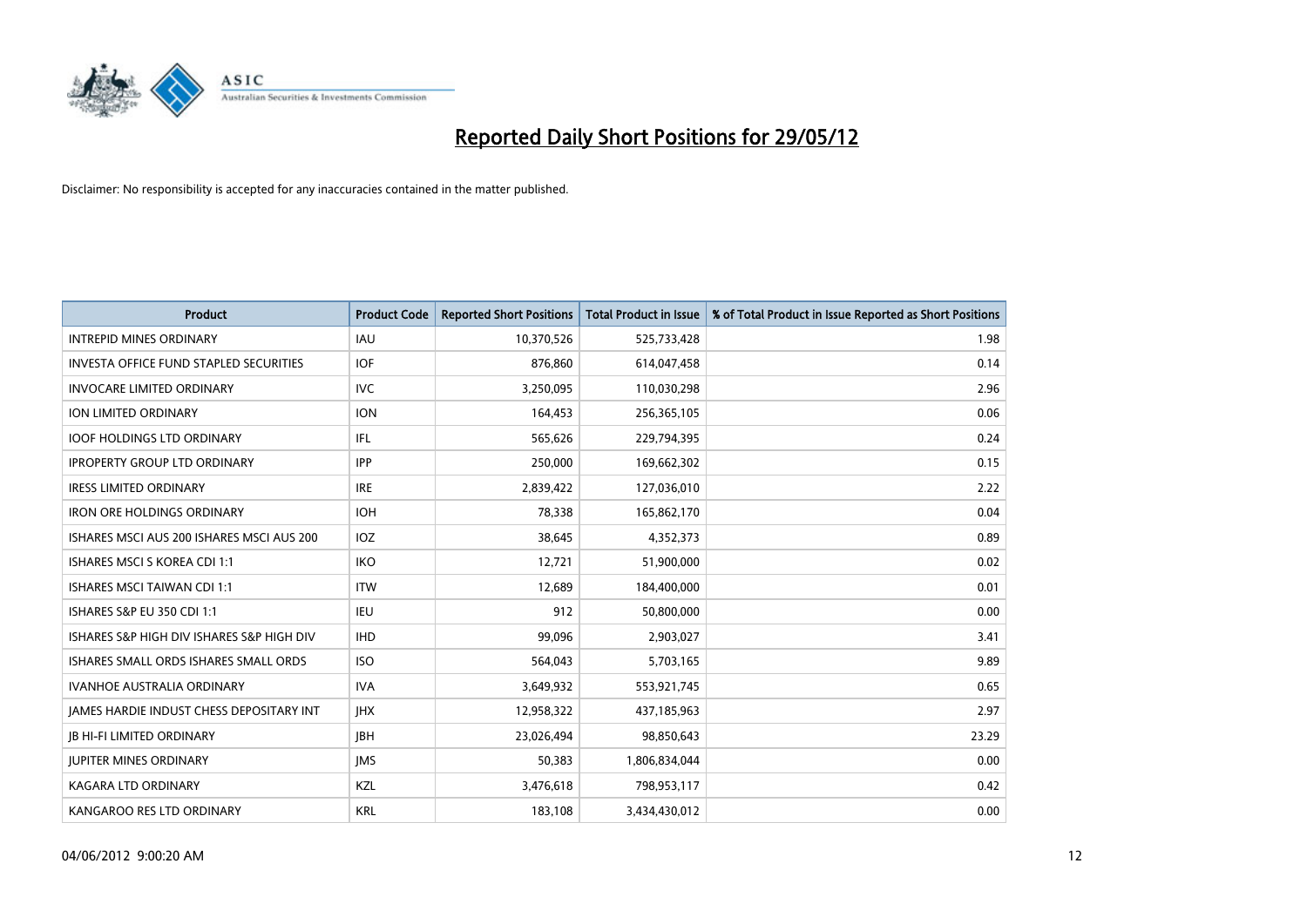

| <b>Product</b>                        | <b>Product Code</b> | <b>Reported Short Positions</b> | <b>Total Product in Issue</b> | % of Total Product in Issue Reported as Short Positions |
|---------------------------------------|---------------------|---------------------------------|-------------------------------|---------------------------------------------------------|
| KAROON GAS AUSTRALIA ORDINARY         | <b>KAR</b>          | 719,348                         | 221,420,769                   | 0.32                                                    |
| KASBAH RESOURCES ORDINARY             | <b>KAS</b>          | 26,100                          | 371,912,596                   | 0.01                                                    |
| KATHMANDU HOLD LTD ORDINARY           | <b>KMD</b>          | 1,886,690                       | 200,000,000                   | 0.94                                                    |
| <b>KBL MINING LIMITED ORDINARY</b>    | <b>KBL</b>          | 1,820                           | 283,921,456                   | 0.00                                                    |
| <b>KENTOR GOLD LIMITED ORDINARY</b>   | KGL                 | 1,490                           | 106,209,874                   | 0.00                                                    |
| <b>KEYBRIDGE CAPITAL ORDINARY</b>     | <b>KBC</b>          | 1                               | 172,070,564                   | 0.00                                                    |
| KINGSGATE CONSOLID. ORDINARY          | <b>KCN</b>          | 4,795,458                       | 151,263,789                   | 3.18                                                    |
| KINGSROSE MINING LTD ORDINARY         | <b>KRM</b>          | 342,697                         | 279,721,062                   | 0.11                                                    |
| LEIGHTON HOLDINGS ORDINARY            | LEI                 | 10,052,574                      | 337,087,596                   | 2.96                                                    |
| LEND LEASE GROUP UNIT/ORD STAPLED     | <b>LLC</b>          | 3,078,823                       | 572,789,827                   | 0.53                                                    |
| LINC ENERGY LTD ORDINARY              | <b>LNC</b>          | 28,297,390                      | 504,487,631                   | 5.58                                                    |
| LIQUEFIED NATURAL ORDINARY            | LNG                 | 272,800                         | 267,699,015                   | 0.10                                                    |
| LUDOWICI LIMITED ORDINARY             | LDW                 | 9,273                           | 29,623,203                    | 0.03                                                    |
| LYNAS CORPORATION ORDINARY            | <b>LYC</b>          | 175,865,064                     | 1,714,846,913                 | 10.26                                                   |
| M2 TELECOMMUNICATION ORDINARY         | <b>MTU</b>          | 66,976                          | 156,281,954                   | 0.04                                                    |
| MACA LIMITED ORDINARY                 | <b>MLD</b>          | 48,137                          | 150,000,000                   | 0.03                                                    |
| <b>MACMAHON HOLDINGS ORDINARY</b>     | <b>MAH</b>          | 2,316,024                       | 738,631,705                   | 0.32                                                    |
| MACQ ATLAS ROADS GRP ORDINARY STAPLED | <b>MQA</b>          | 3,360,619                       | 464,279,594                   | 0.72                                                    |
| MACOUARIE GROUP LTD ORDINARY          | <b>MOG</b>          | 8,307,169                       | 348,602,873                   | 2.36                                                    |
| MARENGO MINING ORDINARY               | <b>MGO</b>          | 39,850                          | 1,003,745,113                 | 0.00                                                    |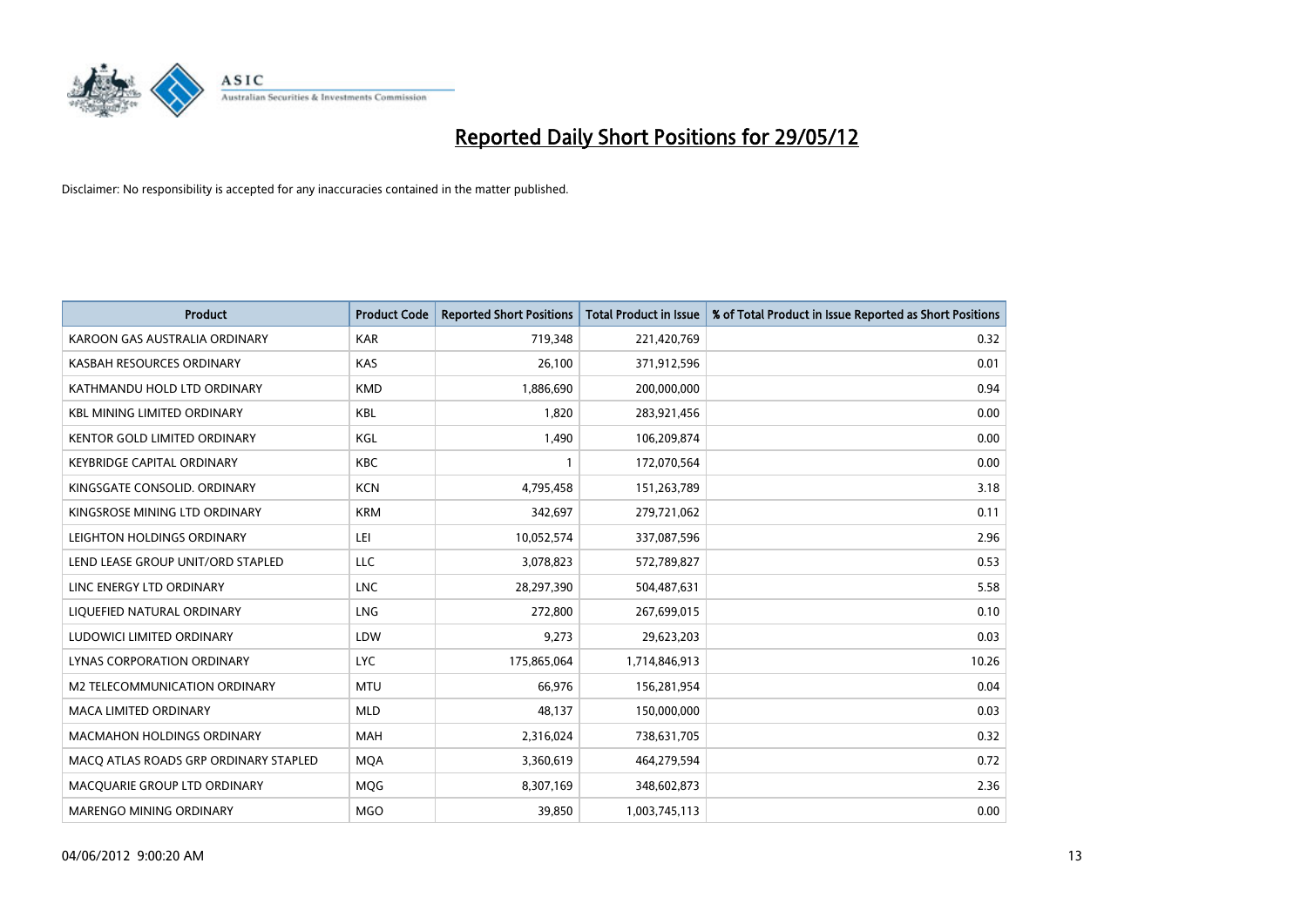

| <b>Product</b>                       | <b>Product Code</b> | <b>Reported Short Positions</b> | <b>Total Product in Issue</b> | % of Total Product in Issue Reported as Short Positions |
|--------------------------------------|---------------------|---------------------------------|-------------------------------|---------------------------------------------------------|
| <b>MATRIX C &amp; E LTD ORDINARY</b> | <b>MCE</b>          | 667,112                         | 77,081,507                    | 0.86                                                    |
| <b>MAVERICK DRILLING ORDINARY</b>    | <b>MAD</b>          | 141,000                         | 267,594,286                   | 0.05                                                    |
| MCMILLAN SHAKESPEARE ORDINARY        | <b>MMS</b>          | 88,166                          | 74,523,965                    | 0.11                                                    |
| MEDUSA MINING LTD ORDINARY           | <b>MML</b>          | 2,973,213                       | 188,903,911                   | 1.59                                                    |
| MEO AUSTRALIA LTD ORDINARY           | <b>MEO</b>          | 4,207,960                       | 539,913,260                   | 0.79                                                    |
| <b>MERMAID MARINE ORDINARY</b>       | <b>MRM</b>          | 450,805                         | 219,311,642                   | 0.20                                                    |
| MESOBLAST LIMITED ORDINARY           | <b>MSB</b>          | 16,644,576                      | 284,478,361                   | 5.85                                                    |
| METALS X LIMITED ORDINARY            | <b>MLX</b>          | 535,110                         | 1,320,047,397                 | 0.05                                                    |
| METCASH LIMITED ORDINARY             | <b>MTS</b>          | 42,785,173                      | 771,345,864                   | 5.57                                                    |
| METGASCO LIMITED ORDINARY            | <b>MEL</b>          | 130,294                         | 337,414,140                   | 0.04                                                    |
| METMINCO LIMITED ORDINARY            | <b>MNC</b>          | 5,753,479                       | 1,749,541,573                 | 0.31                                                    |
| MHM METALS LIMITED ORDINARY          | <b>MHM</b>          | 37,083                          | 105,304,831                   | 0.04                                                    |
| MICLYN EXP OFFSHR ORDINARY           | <b>MIO</b>          | 1,078,650                       | 278,515,705                   | 0.39                                                    |
| MILTON CORPORATION ORDINARY          | <b>MLT</b>          | 12,800                          | 121,625,655                   | 0.01                                                    |
| MINCOR RESOURCES NL ORDINARY         | <b>MCR</b>          | 2,106,523                       | 192,202,047                   | 1.09                                                    |
| MINERAL DEPOSITS ORDINARY            | <b>MDL</b>          | 64,327                          | 83,538,786                    | 0.08                                                    |
| MINERAL RESOURCES. ORDINARY          | <b>MIN</b>          | 530,100                         | 184,856,018                   | 0.28                                                    |
| MIRABELA NICKEL LTD ORDINARY         | <b>MBN</b>          | 18,429,080                      | 808,554,573                   | 2.27                                                    |
| MIRVAC GROUP STAPLED SECURITIES      | <b>MGR</b>          | 5,118,271                       | 3,418,236,755                 | 0.15                                                    |
| MOLOPO ENERGY LTD ORDINARY           | <b>MPO</b>          | 1,207,860                       | 245,579,810                   | 0.50                                                    |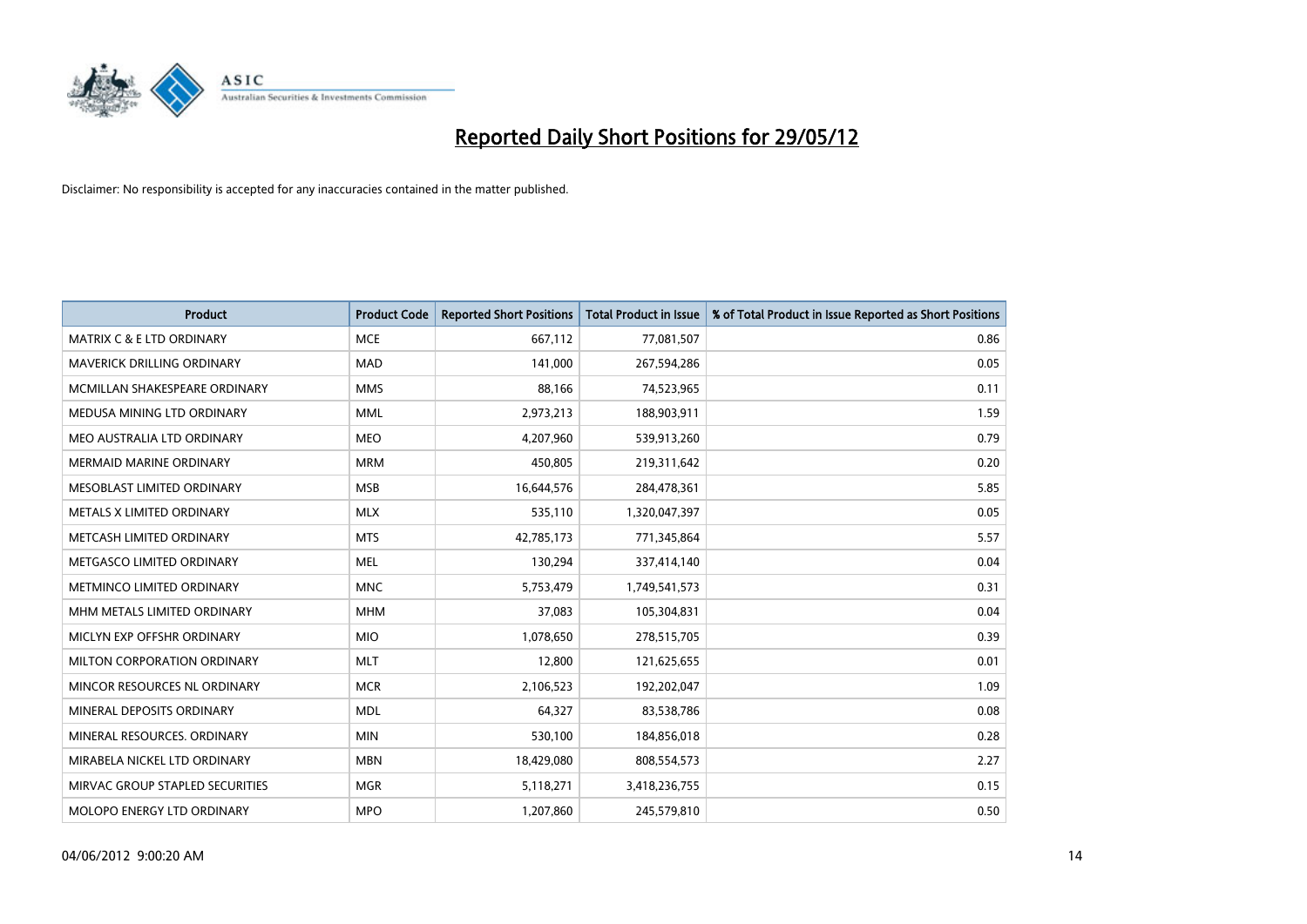

| <b>Product</b>                     | <b>Product Code</b> | <b>Reported Short Positions</b> | <b>Total Product in Issue</b> | % of Total Product in Issue Reported as Short Positions |
|------------------------------------|---------------------|---------------------------------|-------------------------------|---------------------------------------------------------|
| MOLY MINES LIMITED ORDINARY        | <b>MOL</b>          | 670,585                         | 384,893,989                   | 0.17                                                    |
| <b>MONADELPHOUS GROUP ORDINARY</b> | <b>MND</b>          | 2,837,092                       | 88,674,327                    | 3.19                                                    |
| MORTGAGE CHOICE LTD ORDINARY       | <b>MOC</b>          | 2,380,632                       | 120,319,572                   | 1.97                                                    |
| MOUNT GIBSON IRON ORDINARY         | <b>MGX</b>          | 10,251,781                      | 1,085,516,652                 | 0.93                                                    |
| MULTIPLEX SITES SITES              | <b>MXUPA</b>        | 850                             | 4,500,000                     | 0.02                                                    |
| MURCHISON METALS LTD ORDINARY      | <b>MMX</b>          | 4,087,647                       | 450,093,277                   | 0.92                                                    |
| MYER HOLDINGS LTD ORDINARY         | <b>MYR</b>          | 56,759,223                      | 583,384,551                   | 9.72                                                    |
| MYSTATE LIMITED ORDINARY           | <b>MYS</b>          | 13,191                          | 86,977,573                    | 0.02                                                    |
| NATIONAL AUST, BANK ORDINARY       | <b>NAB</b>          | 19,910,666                      | 2,239,352,006                 | 0.86                                                    |
| NAVITAS LIMITED ORDINARY           | <b>NVT</b>          | 10,806,469                      | 375,318,628                   | 2.89                                                    |
| NEON ENERGY LIMITED ORDINARY       | <b>NEN</b>          | 1,012,185                       | 436,464,518                   | 0.23                                                    |
| NEW HOPE CORPORATION ORDINARY      | <b>NHC</b>          | 1,609,078                       | 830,411,534                   | 0.21                                                    |
| NEWCREST MINING ORDINARY           | <b>NCM</b>          | 2,213,595                       | 765,000,000                   | 0.27                                                    |
| NEWS CORP A NON-VOTING CDI         | <b>NWSLV</b>        | 3,149,058                       | 1,618,356,880                 | 0.20                                                    |
| NEWS CORP B VOTING CDI             | <b>NWS</b>          | 1,161,289                       | 798,520,953                   | 0.14                                                    |
| NEXTDC LIMITED ORDINARY            | <b>NXT</b>          | 1,366,131                       | 150,602,388                   | 0.90                                                    |
| NEXUS ENERGY LIMITED ORDINARY      | <b>NXS</b>          | 2,418,073                       | 1,329,821,159                 | 0.17                                                    |
| NIB HOLDINGS LIMITED ORDINARY      | <b>NHF</b>          | 150,766                         | 439,004,182                   | 0.03                                                    |
| NIDO PETROLEUM ORDINARY            | <b>NDO</b>          | 117,323                         | 1,389,163,151                 | 0.01                                                    |
| NOBLE MINERAL RES ORDINARY         | <b>NMG</b>          | 2,488,945                       | 591,294,002                   | 0.41                                                    |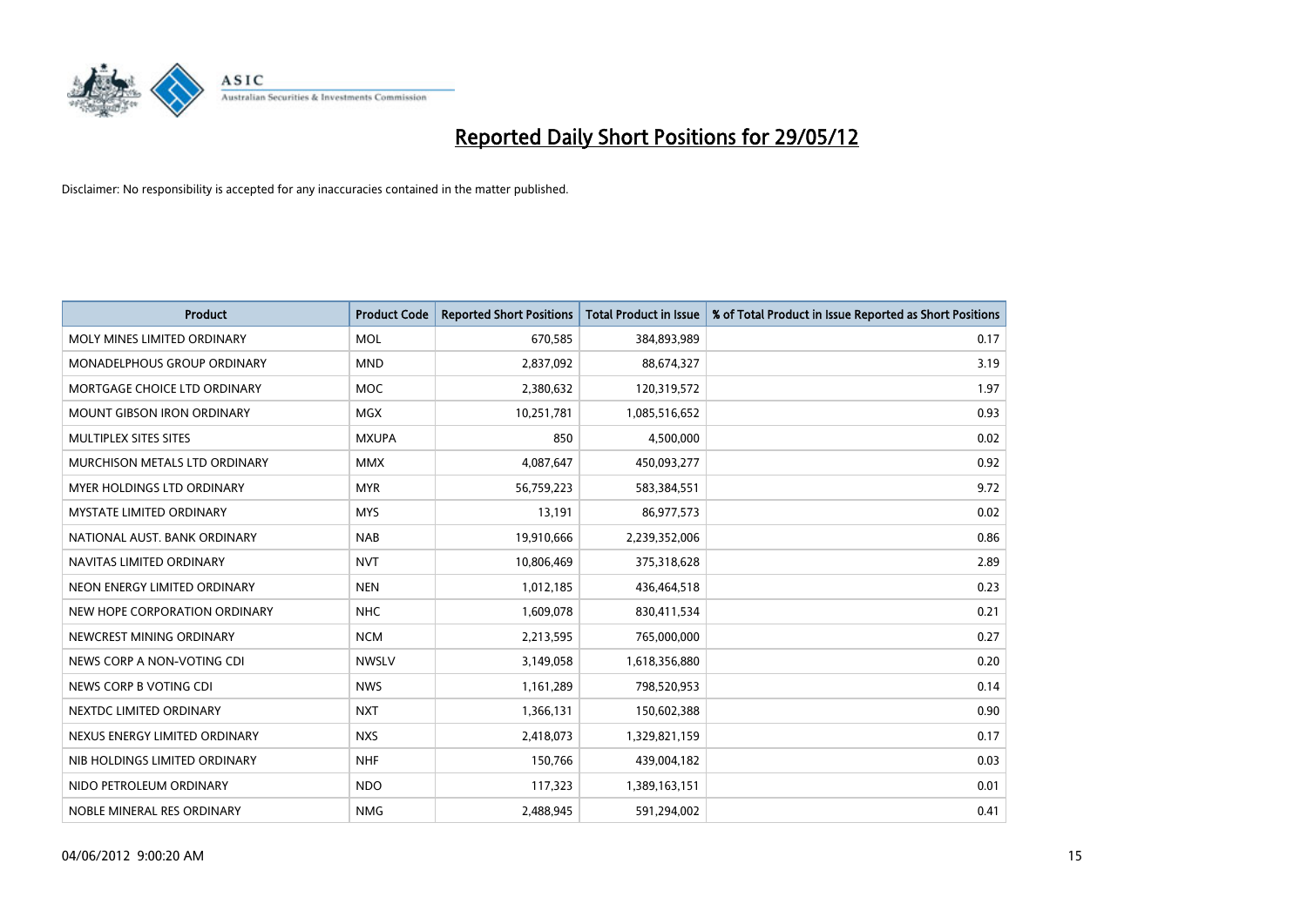

| <b>Product</b>                        | <b>Product Code</b> | <b>Reported Short Positions</b> | <b>Total Product in Issue</b> | % of Total Product in Issue Reported as Short Positions |
|---------------------------------------|---------------------|---------------------------------|-------------------------------|---------------------------------------------------------|
| NORTHERN IRON LTD ORDINARY            | <b>NFE</b>          | 487,110                         | 369,980,113                   | 0.12                                                    |
| NORTHERN STAR ORDINARY                | <b>NST</b>          | 611,045                         | 402,170,706                   | 0.15                                                    |
| NRW HOLDINGS LIMITED ORDINARY         | <b>NWH</b>          | 1,861,638                       | 278,888,011                   | 0.67                                                    |
| NUCOAL RESOURCES LTD ORDINARY         | <b>NCR</b>          | 130,194                         | 768,612,354                   | 0.02                                                    |
| NUFARM LIMITED ORDINARY               | <b>NUF</b>          | 5,650,948                       | 262,142,247                   | 2.16                                                    |
| <b>OAKTON LIMITED ORDINARY</b>        | <b>OKN</b>          | 869,782                         | 93,800,235                    | 0.93                                                    |
| OCEANAGOLD CORP. CHESS DEPOSITARY INT | <b>OGC</b>          | 2,351,509                       | 262,834,376                   | 0.89                                                    |
| OIL SEARCH LTD ORDINARY               | OSH                 | 8,727,521                       | 1,331,356,047                 | 0.65                                                    |
| OM HOLDINGS LIMITED ORDINARY          | OMH                 | 4,946,573                       | 604,105,150                   | 0.81                                                    |
| <b>ONESTEEL LIMITED ORDINARY</b>      | OST                 | 14,693,665                      | 1,345,665,626                 | 1.09                                                    |
| OPUS GROUP LTD ORDINARY               | <b>OPG</b>          | 1,250                           | 53,678,177                    | 0.00                                                    |
| ORICA LIMITED ORDINARY                | ORI                 | 3,248,931                       | 365,007,037                   | 0.85                                                    |
| ORIGIN ENERGY ORDINARY                | <b>ORG</b>          | 9,789,064                       | 1,089,519,638                 | 0.89                                                    |
| OROCOBRE LIMITED ORDINARY             | <b>ORE</b>          | 61,730                          | 103,195,029                   | 0.05                                                    |
| OROTONGROUP LIMITED ORDINARY          | ORL                 | 263,835                         | 40,880,902                    | 0.64                                                    |
| <b>OZ MINERALS ORDINARY</b>           | OZL                 | 5,456,251                       | 308,785,193                   | 1.76                                                    |
| PACIFIC BRANDS ORDINARY               | PBG                 | 7,312,498                       | 912,915,695                   | 0.80                                                    |
| PALADIN ENERGY LTD ORDINARY           | <b>PDN</b>          | 60,483,039                      | 835,645,290                   | 7.22                                                    |
| PAN PACIFIC PETROL. ORDINARY          | <b>PPP</b>          | 7,750                           | 588,612,110                   | 0.00                                                    |
| PANAUST LIMITED ORDINARY              | <b>PNA</b>          | 4,021,475                       | 604,599,995                   | 0.68                                                    |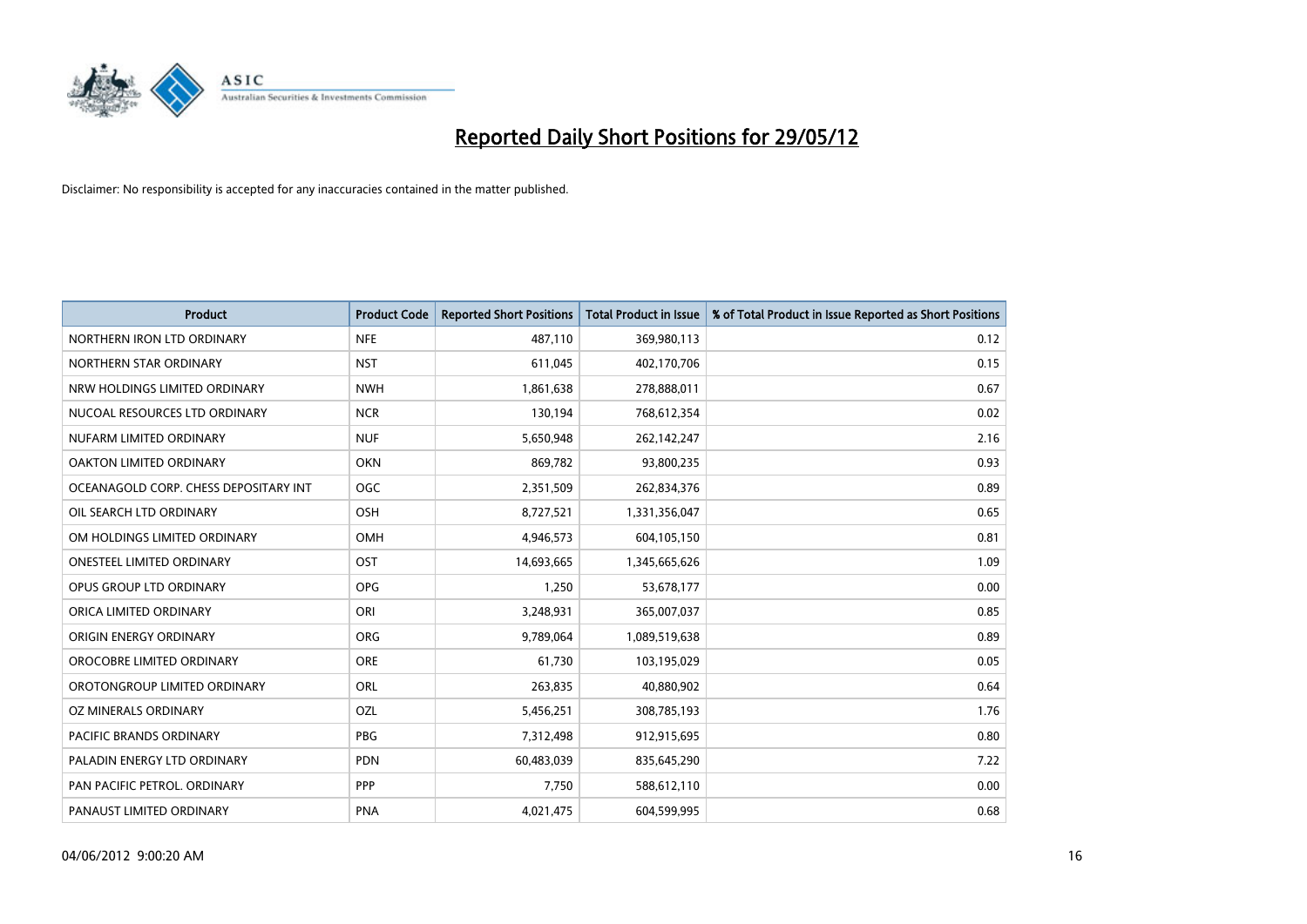

| <b>Product</b>                | <b>Product Code</b> | <b>Reported Short Positions</b> | <b>Total Product in Issue</b> | % of Total Product in Issue Reported as Short Positions |
|-------------------------------|---------------------|---------------------------------|-------------------------------|---------------------------------------------------------|
| PANCONTINENTAL OIL ORDINARY   | <b>PCL</b>          | 3,597,267                       | 994,551,236                   | 0.36                                                    |
| PANORAMIC RESOURCES ORDINARY  | PAN                 | 2,781,147                       | 207,050,710                   | 1.36                                                    |
| PAPERLINX LIMITED ORDINARY    | <b>PPX</b>          | 1,374,860                       | 609,280,761                   | 0.23                                                    |
| PAPILLON RES LTD ORDINARY     | <b>PIR</b>          | 114,225                         | 243,514,325                   | 0.04                                                    |
| PEAK RESOURCES ORDINARY       | <b>PEK</b>          | 2,277                           | 207,916,802                   | 0.00                                                    |
| PEET LIMITED ORDINARY         | <b>PPC</b>          | 908,654                         | 320,170,604                   | 0.28                                                    |
| PENINSULA ENERGY LTD ORDINARY | <b>PEN</b>          | 4,061,447                       | 2,163,955,626                 | 0.18                                                    |
| PERILYA LIMITED ORDINARY      | PEM                 | 380,266                         | 769,316,426                   | 0.05                                                    |
| PERPETUAL LIMITED ORDINARY    | PPT                 | 1,880,130                       | 41,980,678                    | 4.49                                                    |
| PERSEUS MINING LTD ORDINARY   | <b>PRU</b>          | 9,597,811                       | 457,962,088                   | 2.10                                                    |
| PHARMAXIS LTD ORDINARY        | <b>PXS</b>          | 3,879,063                       | 306,370,989                   | 1.27                                                    |
| PHOSPHAGENICS LTD. ORDINARY   | <b>POH</b>          | 96,072                          | 1,020,215,957                 | 0.01                                                    |
| PLATINUM ASSET ORDINARY       | <b>PTM</b>          | 6,183,799                       | 561,347,878                   | 1.10                                                    |
| PLATINUM AUSTRALIA ORDINARY   | <b>PLA</b>          | 609,971                         | 504,968,043                   | 0.12                                                    |
| PMI GOLD CORP CDI 1:1         | <b>PVM</b>          | 48,891                          | 71,581,426                    | 0.07                                                    |
| PMP LIMITED ORDINARY          | <b>PMP</b>          | 59,724                          | 323,781,124                   | 0.02                                                    |
| PREMIER INVESTMENTS ORDINARY  | PMV                 | 382,927                         | 155,260,377                   | 0.23                                                    |
| PRIMA BIOMED LTD ORDINARY     | <b>PRR</b>          | 3,815,259                       | 1,066,063,388                 | 0.36                                                    |
| PRIMARY HEALTH CARE ORDINARY  | <b>PRY</b>          | 13,439,411                      | 501,717,314                   | 2.67                                                    |
| PRIMEAG AUSTRALIA ORDINARY    | PAG                 | 233,584                         | 266,394,444                   | 0.09                                                    |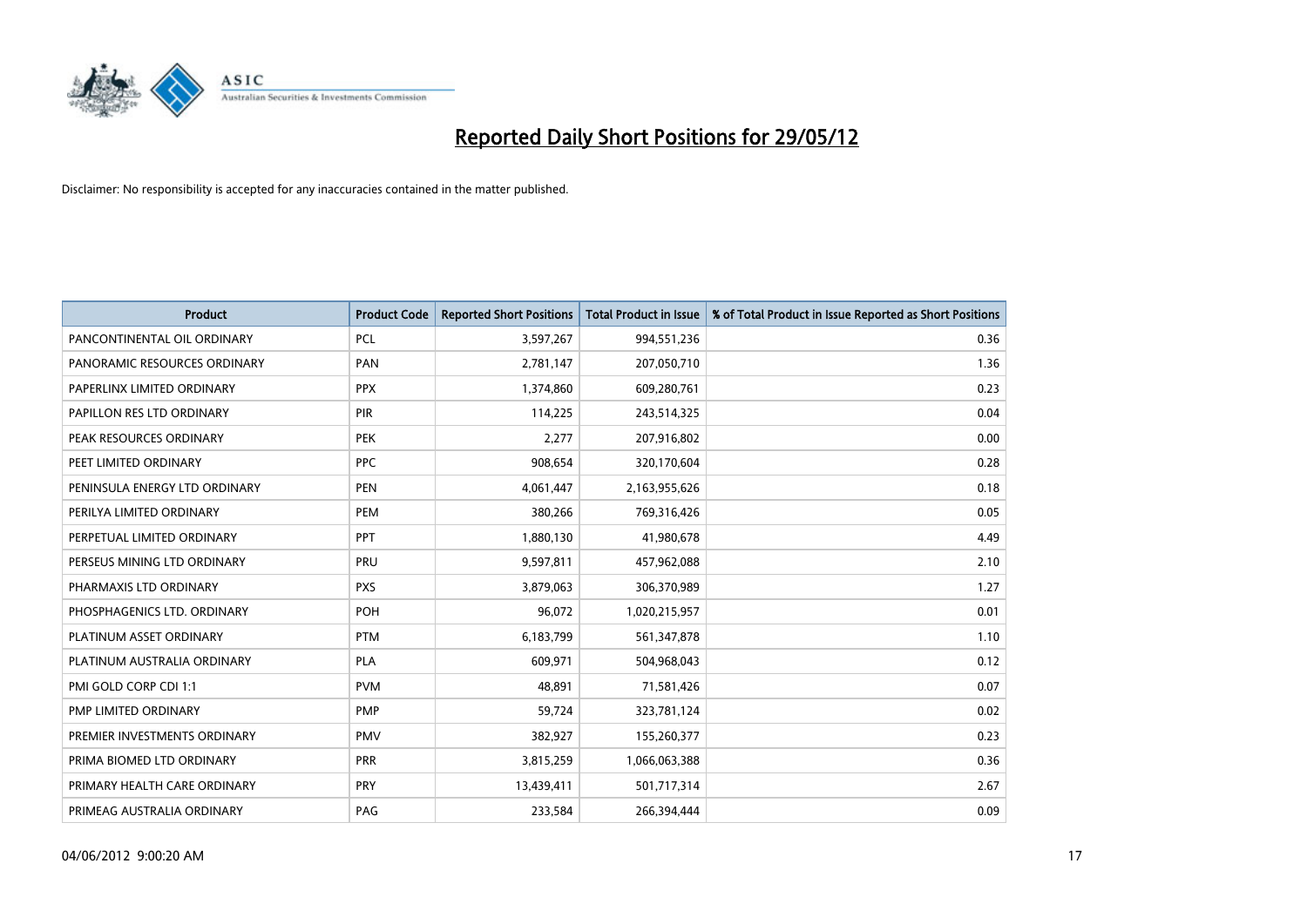

| <b>Product</b>                      | <b>Product Code</b> | <b>Reported Short Positions</b> | <b>Total Product in Issue</b> | % of Total Product in Issue Reported as Short Positions |
|-------------------------------------|---------------------|---------------------------------|-------------------------------|---------------------------------------------------------|
| PROGRAMMED ORDINARY                 | <b>PRG</b>          | 278,304                         | 118,173,778                   | 0.23                                                    |
| <b>QANTAS AIRWAYS ORDINARY</b>      | QAN                 | 18,455,067                      | 2,265,123,620                 | 0.82                                                    |
| <b>OBE INSURANCE GROUP ORDINARY</b> | <b>OBE</b>          | 45,275,943                      | 1,181,682,557                 | 3.83                                                    |
| OR NATIONAL LIMITED ORDINARY        | <b>ORN</b>          | 9,667,373                       | 2,440,000,000                 | 0.38                                                    |
| ORXPHARMA LTD ORDINARY              | <b>ORX</b>          | 317,551                         | 144,577,206                   | 0.22                                                    |
| QUBE LOGISTICS HLDG ORDINARY        | <b>QUB</b>          | 2,743,109                       | 909,407,185                   | 0.30                                                    |
| RAMELIUS RESOURCES ORDINARY         | <b>RMS</b>          | 1,404,066                       | 335,906,949                   | 0.42                                                    |
| RAMSAY HEALTH CARE ORDINARY         | <b>RHC</b>          | 1,695,620                       | 202,081,252                   | 0.83                                                    |
| RANGE RESOURCES LTD ORDINARY        | <b>RRS</b>          | 499,840                         | 2,118,880,660                 | 0.02                                                    |
| <b>RCR TOMLINSON ORDINARY</b>       | <b>RCR</b>          | 102,320                         | 132,309,023                   | 0.08                                                    |
| <b>REA GROUP ORDINARY</b>           | <b>REA</b>          | 375,915                         | 131,714,699                   | 0.28                                                    |
| <b>RECKON LIMITED ORDINARY</b>      | <b>RKN</b>          | 863,337                         | 129,488,015                   | 0.67                                                    |
| <b>RED 5 LIMITED ORDINARY</b>       | <b>RED</b>          | 7,520                           | 135,488,008                   | 0.01                                                    |
| <b>RED FORK ENERGY ORDINARY</b>     | <b>RFE</b>          | 133,700                         | 310,229,853                   | 0.04                                                    |
| REDBANK ENERGY LTD ORDINARY         | AEJ                 | 19                              | 786,287                       | 0.00                                                    |
| REDFLEX HOLDINGS ORDINARY           | <b>RDF</b>          | $\overline{2}$                  | 110,345,599                   | 0.00                                                    |
| REGIONAL EXPRESS ORDINARY           | <b>REX</b>          | 10,000                          | 121,254,902                   | 0.01                                                    |
| <b>REGIS RESOURCES ORDINARY</b>     | <b>RRL</b>          | 1,234,529                       | 451,954,157                   | 0.28                                                    |
| RESMED INC CDI 10:1                 | <b>RMD</b>          | 3,797,751                       | 1,556,242,300                 | 0.24                                                    |
| <b>RESOLUTE MINING ORDINARY</b>     | <b>RSG</b>          | 3,375,512                       | 643,219,058                   | 0.51                                                    |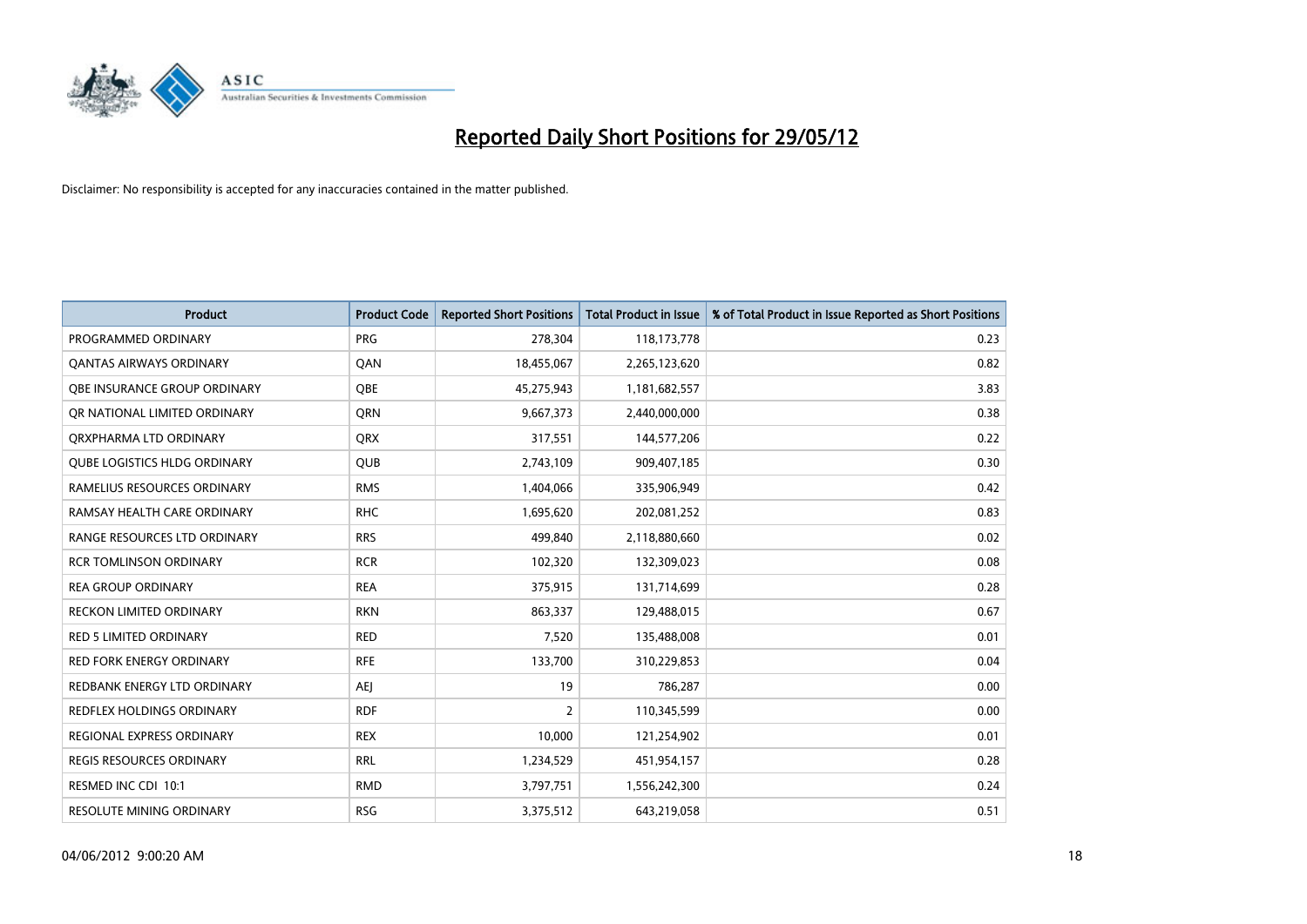

| <b>Product</b>                      | <b>Product Code</b> | <b>Reported Short Positions</b> | <b>Total Product in Issue</b> | % of Total Product in Issue Reported as Short Positions |
|-------------------------------------|---------------------|---------------------------------|-------------------------------|---------------------------------------------------------|
| <b>RESOURCE GENERATION ORDINARY</b> | <b>RES</b>          | 173                             | 262,895,652                   | 0.00                                                    |
| RETAIL FOOD GROUP ORDINARY          | <b>RFG</b>          | 24,907                          | 108,422,615                   | 0.03                                                    |
| REVERSE CORP LIMITED ORDINARY       | <b>REF</b>          | 100                             | 92,382,175                    | 0.00                                                    |
| REX MINERALS LIMITED ORDINARY       | <b>RXM</b>          | 644.477                         | 188,907,284                   | 0.34                                                    |
| <b>RHG LIMITED ORDINARY</b>         | <b>RHG</b>          | 36,083                          | 308,483,177                   | 0.01                                                    |
| RIALTO ENERGY ORDINARY              | <b>RIA</b>          | 1,397,150                       | 671,347,392                   | 0.21                                                    |
| <b>RIDLEY CORPORATION ORDINARY</b>  | <b>RIC</b>          | 45,592                          | 307,817,071                   | 0.01                                                    |
| RIO TINTO LIMITED ORDINARY          | <b>RIO</b>          | 20,295,062                      | 435,758,720                   | 4.63                                                    |
| ROBUST RESOURCES ORDINARY           | <b>ROL</b>          | 22,972                          | 87,544,097                    | 0.03                                                    |
| ROC OIL COMPANY ORDINARY            | <b>ROC</b>          | 2,555,735                       | 683,235,552                   | 0.38                                                    |
| <b>RURALCO HOLDINGS ORDINARY</b>    | <b>RHL</b>          | 12,000                          | 55,019,284                    | 0.02                                                    |
| SAI GLOBAL LIMITED ORDINARY         | SAI                 | 4,585,185                       | 204,354,836                   | 2.25                                                    |
| SALMAT LIMITED ORDINARY             | <b>SLM</b>          | 3,198,104                       | 159,802,174                   | 1.98                                                    |
| SAMSON OIL & GAS LTD ORDINARY       | SSN                 | 1,444,768                       | 1,766,787,182                 | 0.08                                                    |
| SANDFIRE RESOURCES ORDINARY         | <b>SFR</b>          | 4,399,113                       | 151,158,635                   | 2.91                                                    |
| <b>SANTOS LTD ORDINARY</b>          | <b>STO</b>          | 4,457,208                       | 952,785,304                   | 0.45                                                    |
| SARACEN MINERAL ORDINARY            | <b>SAR</b>          | 2,783,606                       | 594,625,640                   | 0.49                                                    |
| SEDGMAN LIMITED ORDINARY            | <b>SDM</b>          | 17,572                          | 214,292,930                   | 0.00                                                    |
| SEEK LIMITED ORDINARY               | <b>SEK</b>          | 12,741,976                      | 337,101,307                   | 3.76                                                    |
| SENEX ENERGY LIMITED ORDINARY       | <b>SXY</b>          | 2,669,216                       | 926,147,416                   | 0.29                                                    |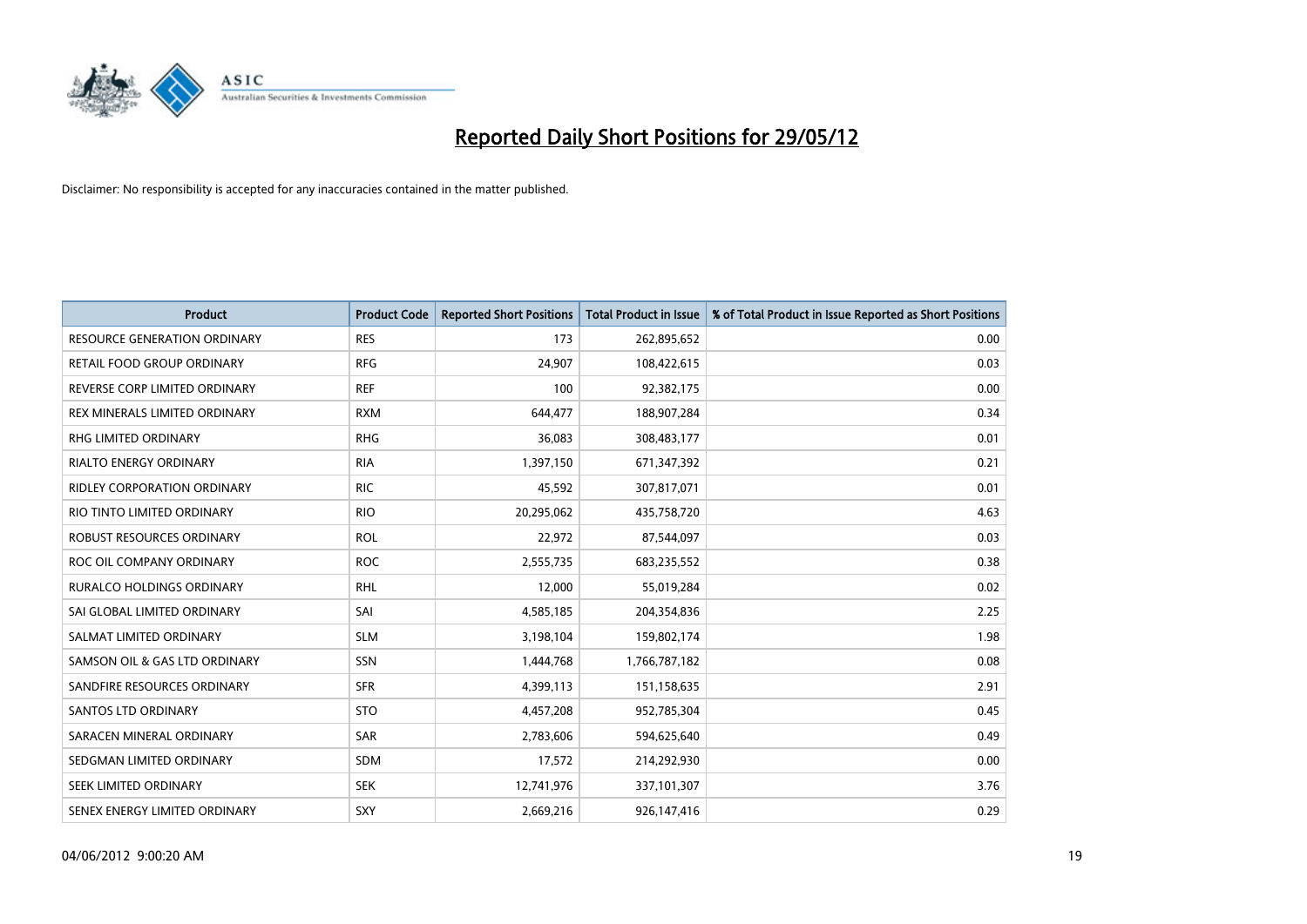

| <b>Product</b>                           | <b>Product Code</b> | <b>Reported Short Positions</b> | <b>Total Product in Issue</b> | % of Total Product in Issue Reported as Short Positions |
|------------------------------------------|---------------------|---------------------------------|-------------------------------|---------------------------------------------------------|
| SERVCORP LIMITED ORDINARY                | SRV                 | 17,000                          | 98,440,807                    | 0.02                                                    |
| SERVICE STREAM ORDINARY                  | <b>SSM</b>          | 400                             | 283,418,867                   | 0.00                                                    |
| SEVEN GROUP HOLDINGS ORDINARY            | <b>SVW</b>          | 554,912                         | 307,410,281                   | 0.18                                                    |
| SEVEN WEST MEDIA LTD ORDINARY            | <b>SWM</b>          | 15,622,755                      | 666,105,054                   | 2.34                                                    |
| SIGMA PHARMACEUTICAL ORDINARY            | <b>SIP</b>          | 5,763,006                       | 1,185,020,782                 | 0.50                                                    |
| SILEX SYSTEMS ORDINARY                   | <b>SLX</b>          | 725,586                         | 170,143,997                   | 0.42                                                    |
| SILVER LAKE RESOURCE ORDINARY            | <b>SLR</b>          | 1,088,859                       | 220,264,064                   | 0.50                                                    |
| SIMS METAL MGMT LTD ORDINARY             | SGM                 | 9,335,775                       | 205,856,443                   | 4.53                                                    |
| SINGAPORE TELECOMM. CHESS DEPOSITARY INT | SGT                 | 5,692,317                       | 158,218,641                   | 3.60                                                    |
| SIRTEX MEDICAL ORDINARY                  | <b>SRX</b>          | 5,101                           | 55,768,136                    | 0.01                                                    |
| SKILLED GROUP LTD ORDINARY               | <b>SKE</b>          | 5,338                           | 233,487,276                   | 0.00                                                    |
| SKY CITY ENTERTAIN, ORDINARY             | <b>SKC</b>          | 101                             | 576,958,340                   | 0.00                                                    |
| <b>SLATER &amp; GORDON ORDINARY</b>      | SGH                 | 13,003                          | 168,600,731                   | 0.01                                                    |
| SMS MANAGEMENT, ORDINARY                 | SMX                 | 485,283                         | 68,415,913                    | 0.71                                                    |
| SONIC HEALTHCARE ORDINARY                | <b>SHL</b>          | 4,912,763                       | 389,969,875                   | 1.24                                                    |
| SOUL PATTINSON (W.H) ORDINARY            | SOL                 | 12,103                          | 239,395,320                   | 0.01                                                    |
| SOUTH BOULDER MINES ORDINARY             | <b>STB</b>          | 102,813                         | 116,232,826                   | 0.09                                                    |
| SP AUSNET STAPLED SECURITIES             | <b>SPN</b>          | 4,750,421                       | 2,896,219,682                 | 0.15                                                    |
| SPARK INFRASTRUCTURE STAPLED NOTE & UNIT | SKI                 | 30,325,780                      | 1,326,734,264                 | 2.29                                                    |
| SPDR 200 FUND ETF UNITS                  | <b>STW</b>          | 5,130                           | 51,538,531                    | 0.01                                                    |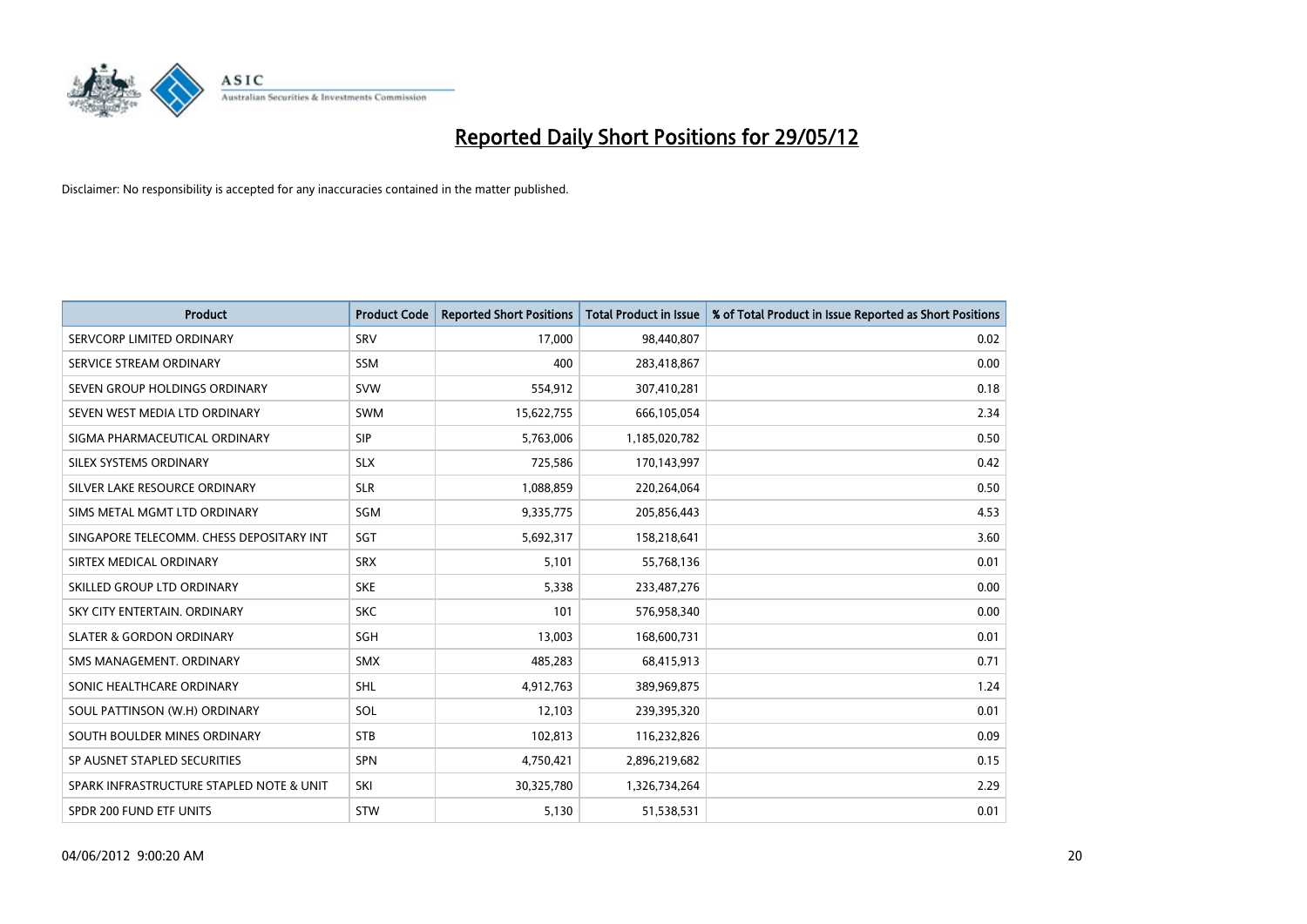

| <b>Product</b>                     | <b>Product Code</b> | <b>Reported Short Positions</b> | <b>Total Product in Issue</b> | % of Total Product in Issue Reported as Short Positions |
|------------------------------------|---------------------|---------------------------------|-------------------------------|---------------------------------------------------------|
| SPECIALTY FASHION ORDINARY         | <b>SFH</b>          | 1,078,569                       | 192,086,121                   | 0.56                                                    |
| SPOTLESS GROUP LTD ORDINARY        | <b>SPT</b>          | 480,295                         | 265,746,161                   | 0.18                                                    |
| ST BARBARA LIMITED ORDINARY        | <b>SBM</b>          | 11,694,977                      | 325,615,389                   | 3.57                                                    |
| STANMORE COAL LTD ORDINARY         | <b>SMR</b>          | 66,885                          | 160,180,221                   | 0.04                                                    |
| STARPHARMA HOLDINGS ORDINARY       | SPL                 | 1,582,998                       | 280,802,451                   | 0.57                                                    |
| STHN CROSS MEDIA ORDINARY          | <b>SXL</b>          | 3,574,630                       | 704,594,449                   | 0.51                                                    |
| STOCKLAND UNITS/ORD STAPLED        | SGP                 | 16,154,766                      | 2,219,880,007                 | 0.73                                                    |
| STRAITS RES LTD. ORDINARY          | SRQ                 | 2,130,652                       | 456,529,474                   | 0.46                                                    |
| STRIKE ENERGY LTD ORDINARY         | <b>STX</b>          | 15,000                          | 614,519,664                   | 0.00                                                    |
| <b>STW COMMUNICATIONS ORDINARY</b> | SGN                 | 37,878                          | 362,798,351                   | 0.01                                                    |
| SUNCORP GROUP LTD ORDINARY         | <b>SUN</b>          | 11,298,528                      | 1,286,600,980                 | 0.85                                                    |
| SUNDANCE ENERGY ORDINARY           | <b>SEA</b>          | 37,869                          | 277,098,474                   | 0.01                                                    |
| SUNDANCE RESOURCES ORDINARY        | <b>SDL</b>          | 65,997,142                      | 2,933,534,505                 | 2.24                                                    |
| SUNLAND GROUP LTD ORDINARY         | <b>SDG</b>          | 91,510                          | 201,578,526                   | 0.05                                                    |
| SUPER RET REP LTD ORDINARY         | <b>SUL</b>          | 1,009,017                       | 196,152,971                   | 0.51                                                    |
| SYD AIRPORT STAPLED US PROHIBIT.   | SYD                 | 6,563,903                       | 1,861,210,782                 | 0.36                                                    |
| TABCORP HOLDINGS LTD ORDINARY      | <b>TAH</b>          | 6,515,055                       | 730,113,969                   | 0.92                                                    |
| TANAMI GOLD NL ORDINARY            | <b>TAM</b>          | 180,942                         | 261,132,677                   | 0.06                                                    |
| TAP OIL LIMITED ORDINARY           | <b>TAP</b>          | 745,866                         | 241,295,311                   | 0.31                                                    |
| TASSAL GROUP LIMITED ORDINARY      | <b>TGR</b>          | 46.284                          | 146.304.404                   | 0.02                                                    |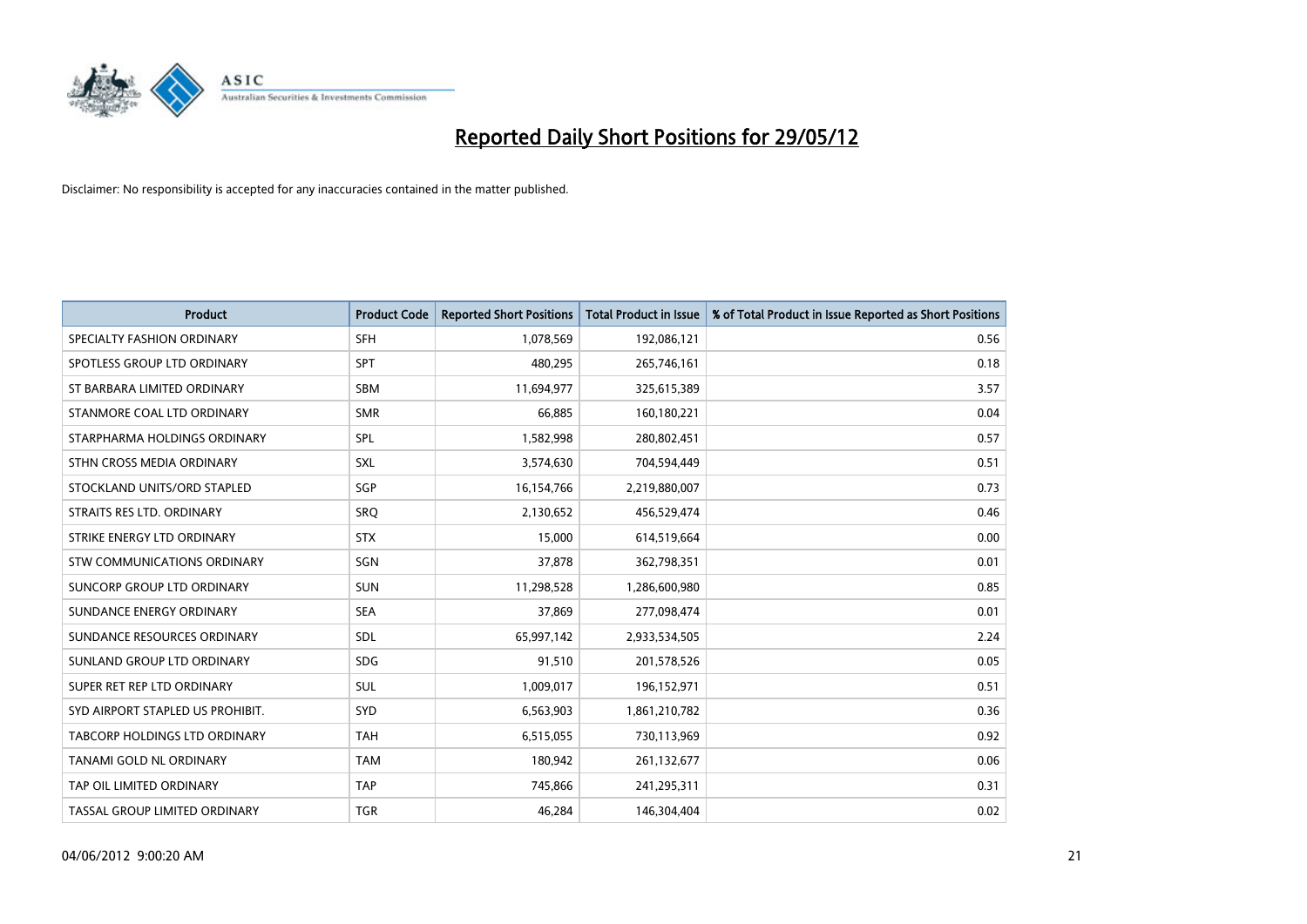

| <b>Product</b>                      | <b>Product Code</b> | <b>Reported Short Positions</b> | <b>Total Product in Issue</b> | % of Total Product in Issue Reported as Short Positions |
|-------------------------------------|---------------------|---------------------------------|-------------------------------|---------------------------------------------------------|
| <b>TATTS GROUP LTD ORDINARY</b>     | <b>TTS</b>          | 12,725,909                      | 1,362,919,733                 | 0.95                                                    |
| TECHNOLOGY ONE ORDINARY             | <b>TNE</b>          | 10,935                          | 304,910,455                   | 0.00                                                    |
| <b>TELECOM CORPORATION ORDINARY</b> | <b>TEL</b>          | 16,197,047                      | 1,930,043,981                 | 0.82                                                    |
| TELSTRA CORPORATION. ORDINARY       | <b>TLS</b>          | 30,066,000                      | 12,443,074,357                | 0.24                                                    |
| TEN NETWORK HOLDINGS ORDINARY       | <b>TEN</b>          | 55,975,846                      | 1,045,236,720                 | 5.35                                                    |
| TERANGA GOLD CORP CDI 1:1           | <b>TGZ</b>          | 234,260                         | 158,155,577                   | 0.13                                                    |
| TEXON PETROLEUM LTD ORDINARY        | <b>TXN</b>          | 212,396                         | 245,039,848                   | 0.09                                                    |
| TFS CORPORATION LTD ORDINARY        | <b>TFC</b>          | 207,942                         | 279,621,829                   | 0.07                                                    |
| THAKRAL HOLDINGS GRP ORDINARY/UNIT  | <b>THG</b>          | 164                             | 585,365,014                   | 0.00                                                    |
| THE REJECT SHOP ORDINARY            | <b>TRS</b>          | 1,460,109                       | 26,071,170                    | 5.61                                                    |
| THINKSMART LIMITED ORDINARY         | <b>TSM</b>          | 175,000                         | 156,005,431                   | 0.11                                                    |
| THORN GROUP LIMITED ORDINARY        | <b>TGA</b>          | 282,479                         | 146,374,703                   | 0.19                                                    |
| TIGER RESOURCES ORDINARY            | <b>TGS</b>          | 2,312,042                       | 673,470,269                   | 0.33                                                    |
| <b>TISHMAN SPEYER UNITS</b>         | <b>TSO</b>          | 40,786                          | 338,440,904                   | 0.01                                                    |
| TOLL HOLDINGS LTD ORDINARY          | <b>TOL</b>          | 19,805,512                      | 717,133,875                   | 2.76                                                    |
| TOX FREE SOLUTIONS ORDINARY         | <b>TOX</b>          | 11,310                          | 114,838,108                   | 0.01                                                    |
| TPG TELECOM LIMITED ORDINARY        | <b>TPM</b>          | 2,321,809                       | 793,808,141                   | 0.30                                                    |
| TRADE ME GROUP ORDINARY             | <b>TME</b>          | 304,264                         | 395,745,510                   | 0.08                                                    |
| <b>TRANSFIELD SERVICES ORDINARY</b> | <b>TSE</b>          | 5,124,796                       | 525,028,694                   | 0.98                                                    |
| TRANSPACIFIC INDUST. ORDINARY       | <b>TPI</b>          | 4,997,382                       | 1,578,209,025                 | 0.30                                                    |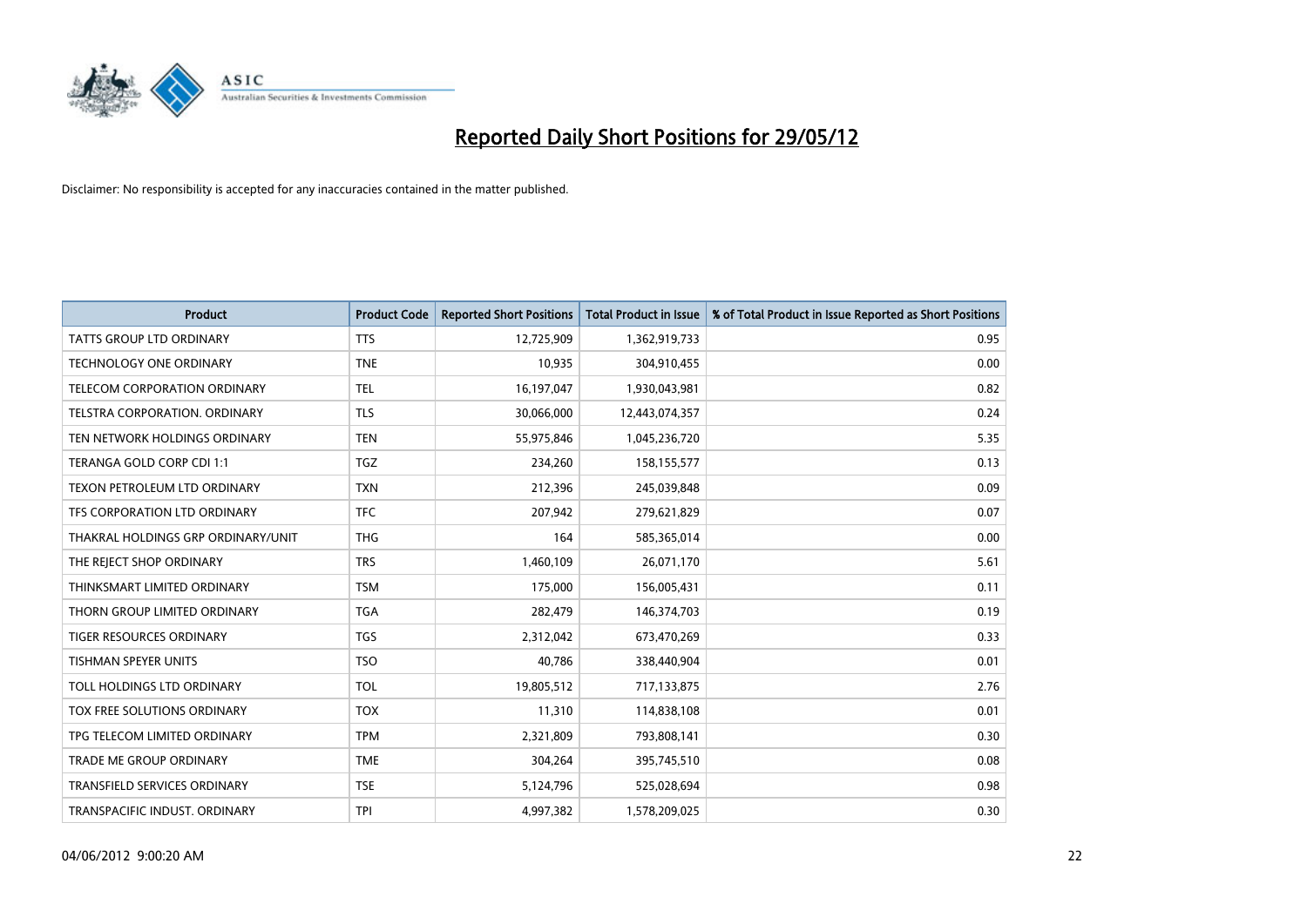

| <b>Product</b>                         | <b>Product Code</b> | <b>Reported Short Positions</b> | <b>Total Product in Issue</b> | % of Total Product in Issue Reported as Short Positions |
|----------------------------------------|---------------------|---------------------------------|-------------------------------|---------------------------------------------------------|
| TRANSURBAN GROUP TRIPLE STAPLED SEC.   | <b>TCL</b>          | 4,806,016                       | 1,458,321,112                 | 0.32                                                    |
| TREASURY WINE ESTATE ORDINARY          | <b>TWE</b>          | 13,205,125                      | 647,227,144                   | 2.04                                                    |
| TROY RESOURCES LTD ORDINARY            | <b>TRY</b>          | 215,985                         | 89,296,649                    | 0.22                                                    |
| <b>UGL LIMITED ORDINARY</b>            | UGL                 | 5,611,921                       | 166,315,038                   | 3.34                                                    |
| UNILIFE CORPORATION CDI 6:1            | <b>UNS</b>          | 211,168                         | 258,962,928                   | 0.08                                                    |
| UXC LIMITED ORDINARY                   | <b>UXC</b>          | 146,322                         | 305,585,913                   | 0.05                                                    |
| <b>VENTURE MINERALS ORDINARY</b>       | <b>VMS</b>          | 26,339                          | 232,468,592                   | 0.01                                                    |
| VIRGIN AUS HLDG LTD ORDINARY           | <b>VAH</b>          | 10,379,578                      | 2,210,197,600                 | 0.45                                                    |
| VITERRA INC CDI 1:1                    | <b>VTA</b>          | 10                              | 68,629,939                    | 0.00                                                    |
| WAH NAM INT HLDG LTD ORDINARY          | <b>WNI</b>          | 41,310                          | 6,738,141,807                 | 0.00                                                    |
| WATPAC LIMITED ORDINARY                | <b>WTP</b>          | 303,968                         | 184,332,526                   | 0.15                                                    |
| <b>WDS LIMITED ORDINARY</b>            | <b>WDS</b>          | $\overline{7}$                  | 144,740,614                   | 0.00                                                    |
| WEBJET LIMITED ORDINARY                | <b>WEB</b>          | 420,752                         | 71,232,746                    | 0.59                                                    |
| <b>WESFARMERS LIMITED ORDINARY</b>     | <b>WES</b>          | 30,269,689                      | 1,006,491,544                 | 3.00                                                    |
| WESFARMERS LIMITED PARTIALLY PROTECTED | <b>WESN</b>         | 136,948                         | 150,580,618                   | 0.08                                                    |
| <b>WESTERN AREAS NL ORDINARY</b>       | <b>WSA</b>          | 8,365,649                       | 179,735,899                   | 4.66                                                    |
| WESTERN DESERT RES. ORDINARY           | <b>WDR</b>          | 50,000                          | 218,769,203                   | 0.02                                                    |
| WESTFIELD GROUP ORD/UNIT STAPLED SEC   | <b>WDC</b>          | 8,473,470                       | 2,295,578,169                 | 0.37                                                    |
| WESTFIELD RETAIL TST UNIT STAPLED      | <b>WRT</b>          | 45,385,511                      | 3,054,166,195                 | 1.48                                                    |
| WESTPAC BANKING CORP ORDINARY          | <b>WBC</b>          | 61,276,359                      | 3,055,110,360                 | 1.96                                                    |